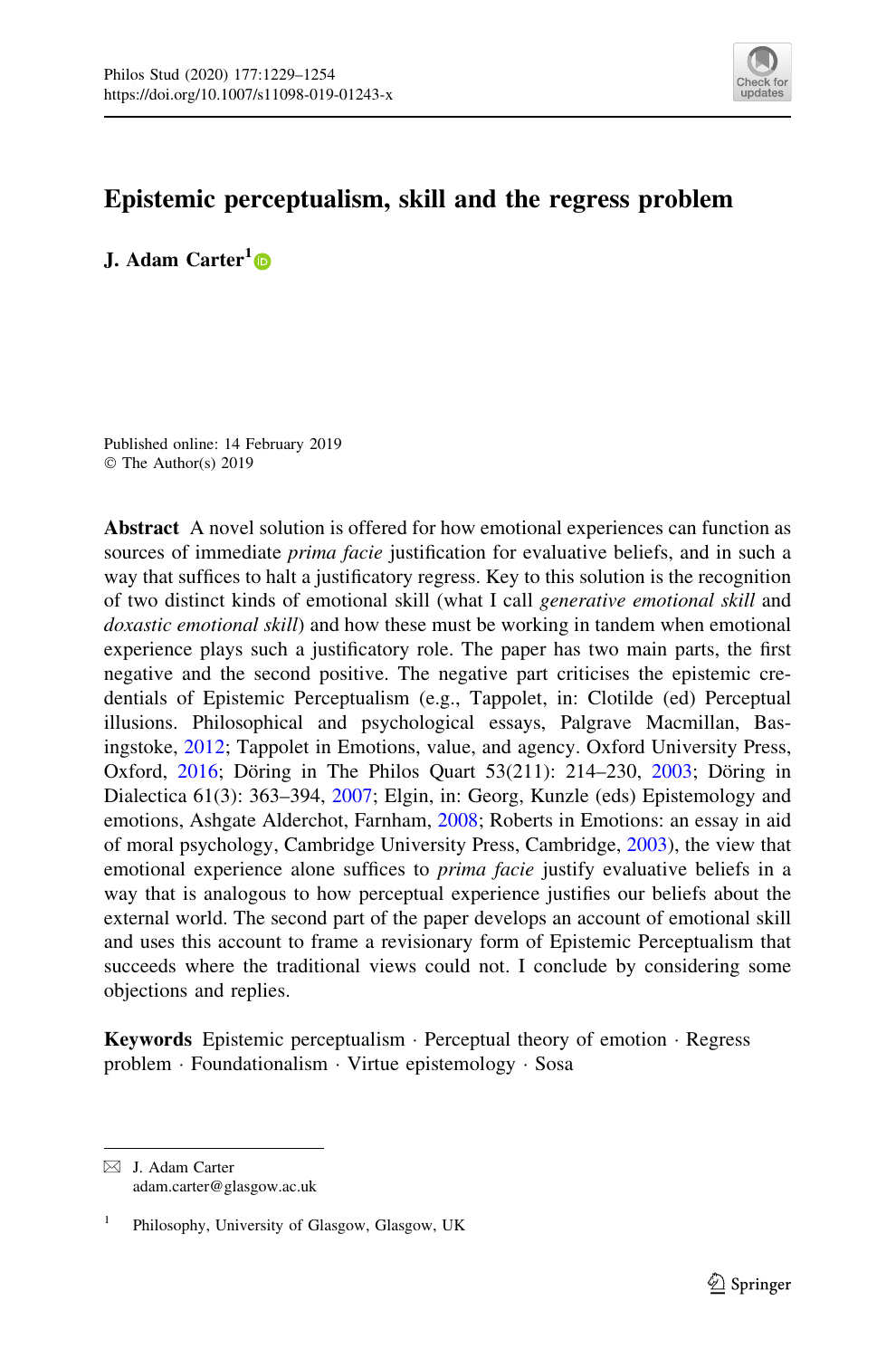Sense perception is epistemically important: it gives us justified beliefs and knowledge. Emotions, it seems, are also capable of doing this, at least in the right circumstances. The Perceptual Model offers an elegant explanation for how this is so: emotions are perceptions. They are perceptions of evaluative properties. As such, it is claimed that emotions play *epistemic* roles that are analogous to those played by sensory perceptual experience. For example, as Tappolet  $(2016)$  $(2016)$  puts it:

On the basis of seeing a poppy as blue, you are prima facie justified in believing that the poppy is blue ... In the same way, it appears plausible to claim that when you feel the emotion of fear, say, this not only prompts you to believe that what you are afraid of is fearsome, but you are also prima facie justified in believing that what you are afraid of is fearsome  $(2016, p. 168)$  $(2016, p. 168)$  $(2016, p. 168)$ .

If this is right, then the Perceptual Model offers not only a straightforward explanation for how emotions can have a positive bearing on our intellectual lives. Even more—and this will be a central focus in what follows—the Perceptual Model offers the promise of a well-structured epistemology of value, one with secure epistemic foundations.

As Cowan ([2016\)](#page-23-0) captures this idea, the Perceptual Model:

[...] promises a way of halting the epistemic regress for evaluative beliefs, i.e., it identifies a source of evaluative justification that isn't itself in need of justification (Cowan [2016,](#page-23-0) p. 60).

In a similar spirit, Tappolet remarks that:

The claim that emotions constitute defeasible reasons for our evaluative beliefs fits well with a foundationalist account of justification according to which epistemic justification depends on a number of beliefs whose justification is independent of other beliefs [\(2016](#page-25-0), p. 168).

In this paper, I am going to argue that the Perceptual Model, at least as it has been hitherto defended, fails to make good on this promise. The fly in the ointment is that emotions cannot be vindicated as 'regress stoppers' in the sense that proponents of the Perceptual Model of would need them to be in order to secure a suitably plausible form of (modest) foundationalism. This, it will be shown, is the case regardless of whether one attempts to vindicate the traditional Perceptual Model through epistemic externalism or epistemic internalism.

But, all is not lost. Rather than to jettison the Perceptual Model entirely, my suggestion is that our best prospects for a well-structured epistemology of value will involve a highly revisionary form of the Perceptual Model, one that (unlike extant versions) gives emotional skill—and in particular, what I call generative emotional skill and doxastic emotional skill—a central place. I will show how emotional experience, suitably backed by these skills working in tandem, can stop a

<sup>&</sup>lt;sup>1</sup> See, for example, Tappolet [\(2012](#page-25-0), [2016\)](#page-25-0), Döring [\(2003,](#page-23-0) [2007](#page-24-0)), Elgin [\(2008](#page-24-0)) and Roberts ([2003\)](#page-24-0).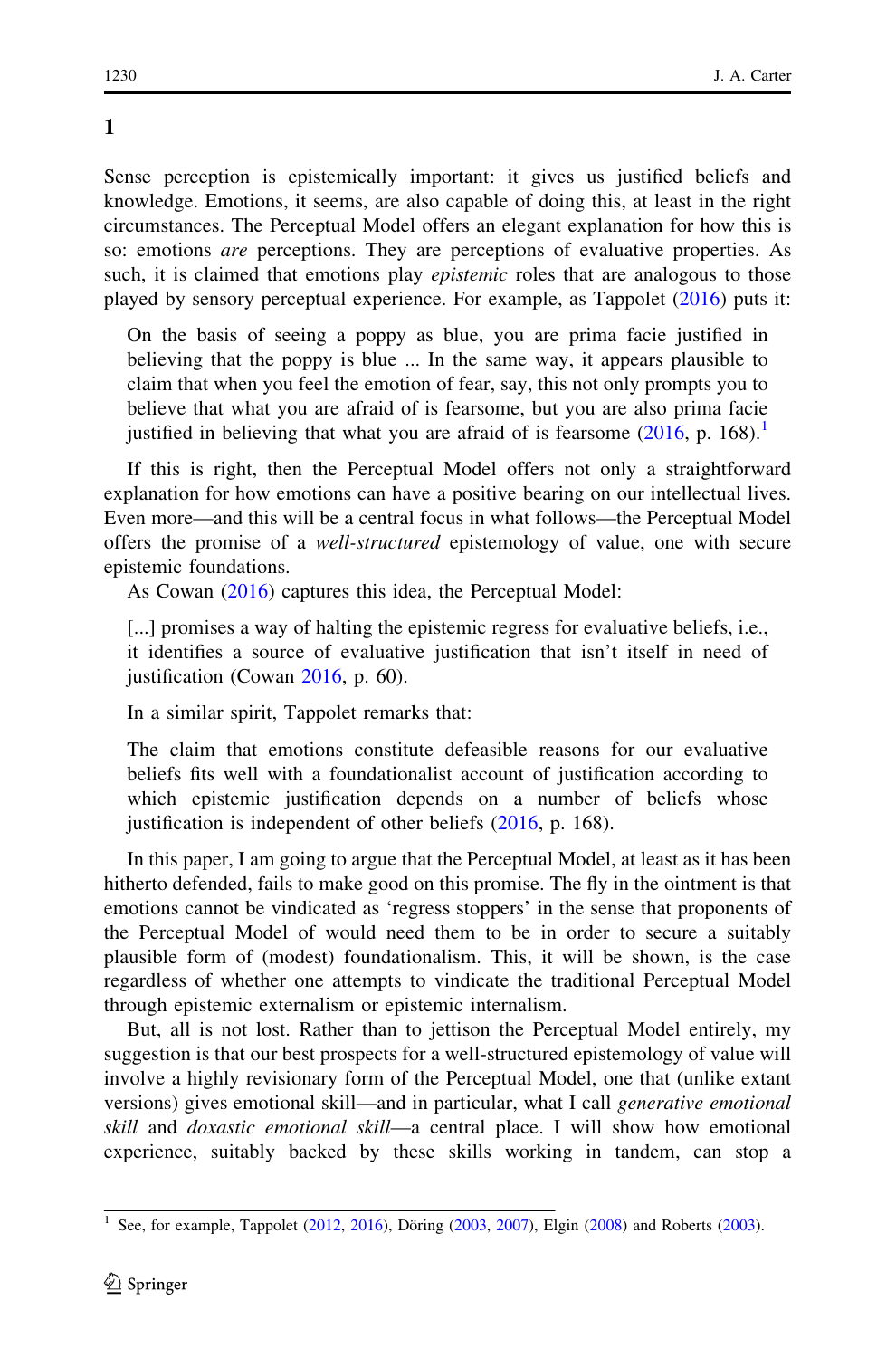justificatory regress, even if bare emotional experience, as such, cannot. I conclude by considering several objections to the view proposed and offer some replies.

## 2

Four brief clarifications about the Perceptual Model (and specifically, about the epistemological dimension of the Perceptual Model) will be useful at the outset. Firstly, and importantly, the *prima facie* justification claim being made by proponents of the Perceptual Model is an epistemological claim. It is as such distinct from Perceptual Model's metaphysical thesis about the nature of emotion as a kind of perception. We can distinguish these two theses as follows:

Metaphysical Perceptualism (MP): Emotions are a kind of perceptual experience of evaluative properties.

Epistemic Perceptualism (EP): Emotions are sources of immediate prima facie justification for evaluative propositions.

It is epistemic perceptualism—hereafter, EP—rather than the metaphysical thesis (MP) that will be the focus of what follows.

Secondly, note that, regardless of whether the truth of MP would motivate the truth of EP, MP doesn't *entail* EP.<sup>2</sup> One could, for instance, conceivably hold that emotions are perceptual experiences of evaluative properties while maintaining that, given certain epistemological disanalogies between emotions and perceptions, beliefs formed via emotion don't enjoy the kind of *prima facie* justification that beliefs formed via perception do. On such a view, MP would seem to be rendered epistemically toothless. It's unsurprising then that most proponents of MP also go in for the epistemological claim EP.

Thirdly, note that the *prima facie* justification at issue in EP is both (i) immediate and (ii) defeasible. It is immediate in the sense that it is a kind of positive epistemic status a belief acquires that doesn't depend on any inferences one makes.<sup>3</sup> According to EP, the very experience you have of admiring the stranger itself suffices to make your corresponding belief that the stranger is admirable *prima facie* justified for you. But—and herein is the importance of the 'prima facie' qualifier such a belief is *defeasible*, in the sense that it can be defeated by new beliefs you might acquire. Suppose, for example, you find yourself admiring a stranger only to (shortly afterwards) hear from a liar that you've ingested a drug that randomly

<sup>&</sup>lt;sup>2</sup> See Cowan ( $2016$ , p. 60) for helpful discussion on this point. As he puts it, 'an epistemic premise is required in order to get from Perceptualism to Epistemic Perceptualism'.

 $3$  Relatedly, it should be made explicit that the term *emotional justification* has been used by (among others) Echeverri Saldarriaga ([2017\)](#page-24-0) and Greenspan [\(1988](#page-24-0)) to refer to the justification of emotions, and this usage takes for granted that emotions can be themselves justified. The kind of emotional justification at issue in EP concerns, specifically, the epistemic justification of belief by emotion (and not the other way around).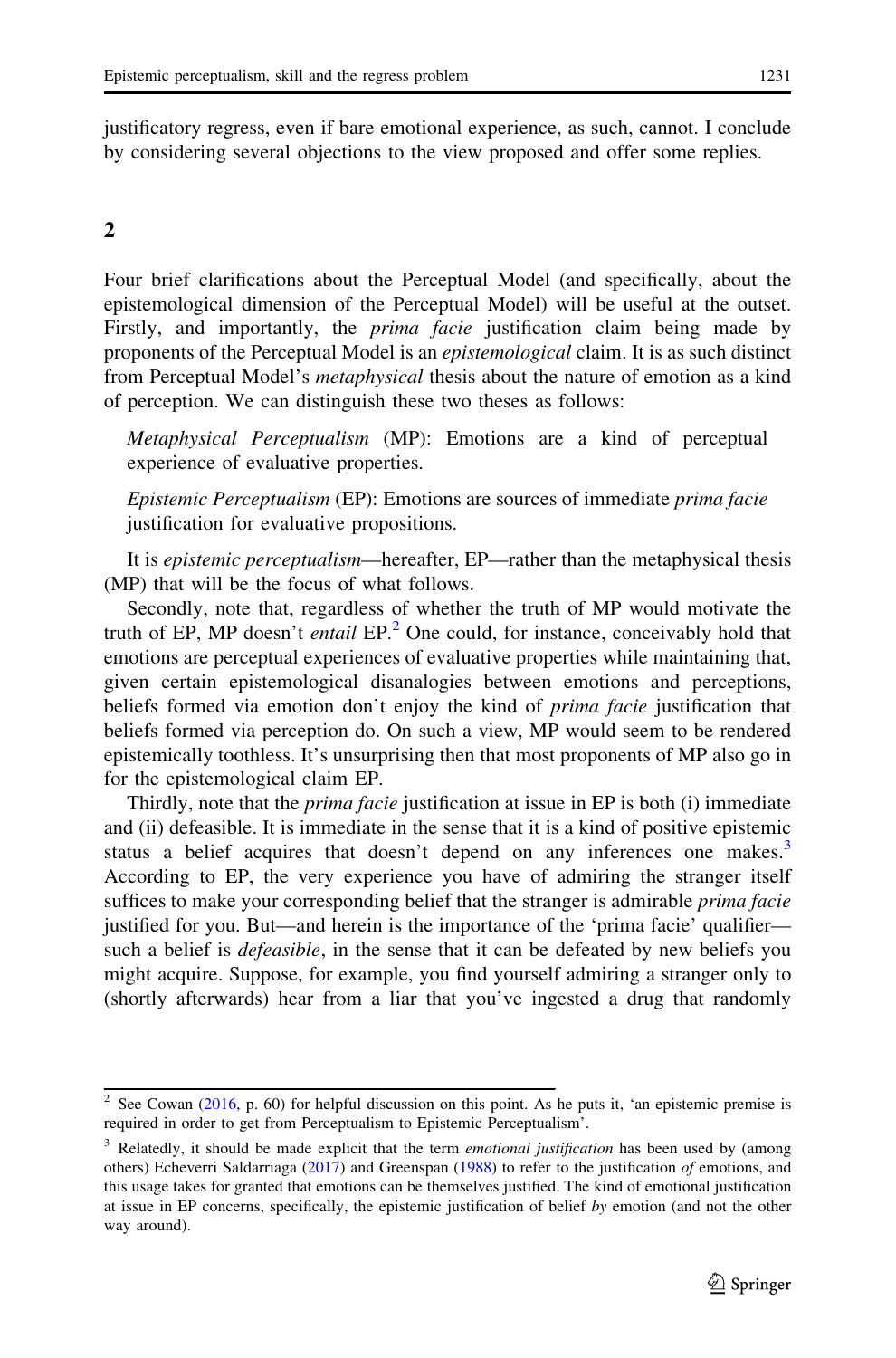manipulates your affective responses. The acquisition of such a new belief will (at least on standard ways of thinking about epistemic defeat<sup>4</sup>) function as a defeater for the *prima facie* justification you originally had for your belief that the stranger is admirable. What bears emphasis, as proponents of EP see it, is that prior to acquiring any such defeater, you were already immediately justified in believing what you did simply in virtue of having the kind of experience you had which gave rise to your belief.

Fourthly, it is worth registering a clarification about the scope of EP. Even those who reject EP might be attracted to the idea that emotions can provide justification for a special class of introspective beliefs: beliefs an agent has about her own emotional experiences.<sup>5</sup> EP doesn't just apply to introspective beliefs. Your fear of a snarling dog, according to EP, affords you *prima facie* justification for believing something about the *dog*—viz., that it is fearsome—and not just something about your mental life, e.g., that you are afraid of it.

## 3

Suppose you believe that hissing cobra in front of you is fearsome. You believe this along with a number of related things: that it has sharp teeth. That teeth can break the skin. That teeth breaking the skin can cause pain. That pain is generally unpleasant, etc.

Question: How must such beliefs be interrelated in order to help justify your belief that the cobra is fearsome?<sup>6</sup> One story here—albeit, not a very popular one is given by *coherentism*.<sup>7</sup> On this view, all justified beliefs, evaluative or otherwise, are justified because they belong to a coherent set of beliefs that support them (i.e., beliefs that are mutually supporting in that they lend deductive, inductive, or abductive support to other members).<sup>8</sup> Coherentists accordingly think that the beliefs that provide rational support for our beliefs derive their justification exclusively from further beliefs, and not from anything located outside the circle of belief, including experiences—perceptual, emotional or otherwise.

That coherentism marginalises the epistemic role of experience is widely thought to be problematic when what's at issue is the justification of our beliefs about the external world reached through sense (e.g., visual) perception.<sup>9</sup> But such a

<sup>4</sup> See, for example, Pollock [\(1986](#page-24-0)).

<sup>5</sup> For discussion on this point, see Pelser ([2014,](#page-24-0) p. 107).

 $6$  This way of setting up the question owes to Sosa  $(1980, p. 5)$  $(1980, p. 5)$  $(1980, p. 5)$ .

 $7$  Of course, the sceptic about the evaluative challenges the validity of this question by denying that your belief that the cobra is fearsome is epistemically justified for you, no matter how you organise your mind, and so no matter what else you think or why you think it. Such a view could be reached through various routes (e.g., through epistemic error theory, through a commitment to Cartesian standards of certainty, through Pyrrhonian strategies, such as via the modes of Agrippa, etc.) but I am going to simply table this position, assuming for our purposes that it is false.

<sup>&</sup>lt;sup>8</sup> For a seminal defence of this view, see for example BonJour [\(1985\)](#page-23-0).

 $9\text{ See Lyons } (2009)$  $9\text{ See Lyons } (2009)$  $9\text{ See Lyons } (2009)$  for discussion. See also Carter and Littlejohn [\(2019](#page-23-0)).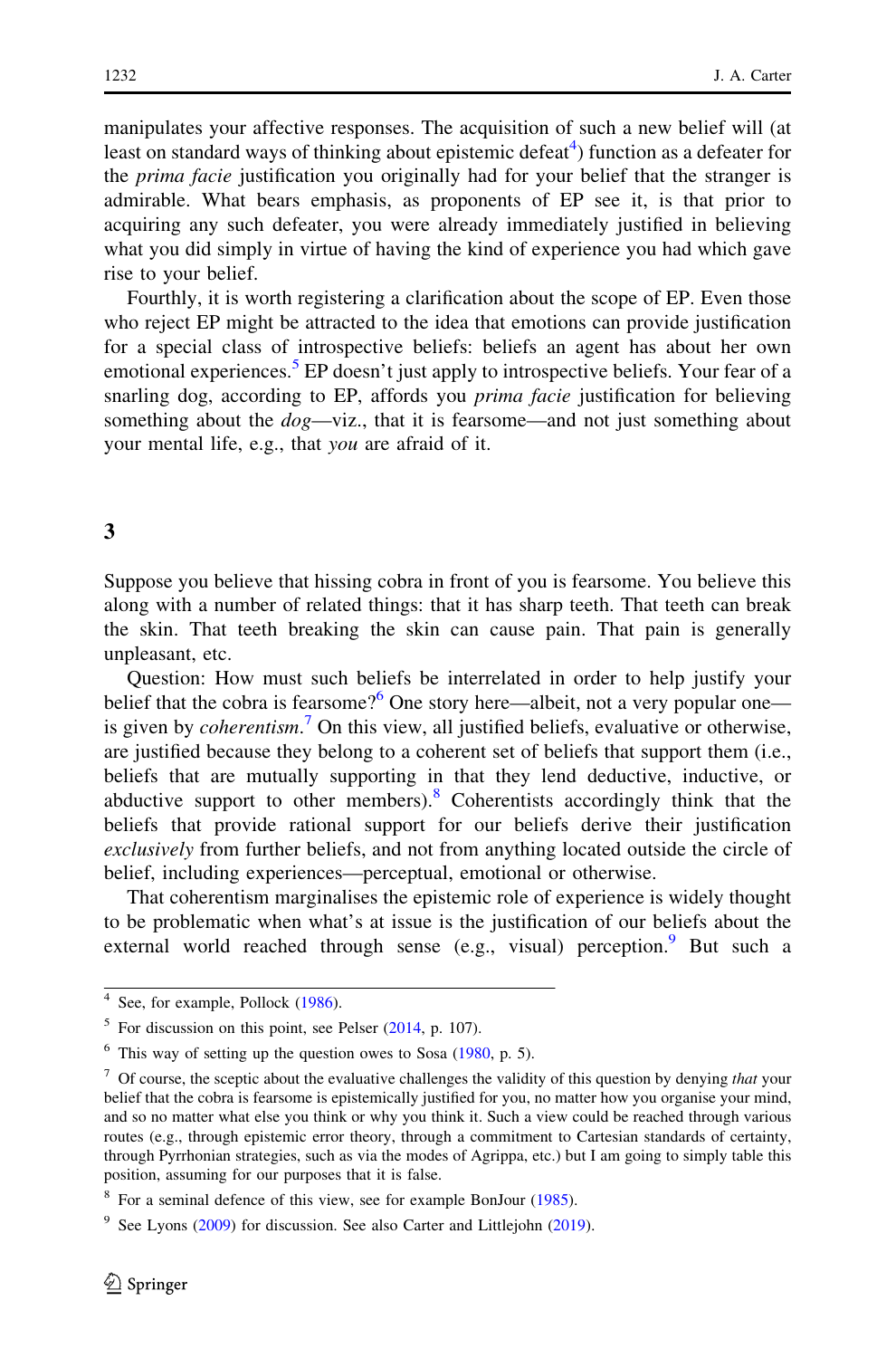marginalising of experience seems *at least* as worrisome when what's at issue is the justification of our evaluative beliefs, viz., beliefs about what's admirable, fearsome, disgusting, etc. $^{10}$  To see why, just consider that a coherentist about the justification of evaluative beliefs—viz., an 'evaluative coherentist'—must accept the following strong rejectionist claim about the epistemic import of emotional experience: that no emotional experience, under *any* circumstance, can justify (to any extent) any evaluative proposition.

Such 'strong rejectionism' is much stronger than merely *denying* EP. Even many contemporary critics of EP will be unwilling to go so far. This is because even critics of EP maintain that sometimes (even if perhaps under very specific circumstances) emotions can play a justificatory role.<sup>11</sup> But it's an unavoidable commitment of the core idea of evaluative coherentism that the justification we have for evaluative propositions cannot under any circumstances derive from anything outside the web of one's beliefs.<sup>12</sup> And so from evaluative coherentism, 'strong rejectionism' would simply follow.

Where to go from here? Given that infinitism is notoriously fraught, $^{13}$  all signs at this point are indicating that a well-structured evaluative epistemology will need to be a foundationalist one.

 $10$  Regardless of whether coherentism is viable more generally in epistemology (its decline in popularity suggests it is not), it is especially poorly suited to explain the structure that underlies our justified evaluative beliefs. To see why this is so, just suppose that the hissing cobra we are discussing is coiled up in your dresser drawer. You hear some gentle noises—unsure what might be making the sound—open the drawer, see the cobra, and are terrified. Your belief that the cobra in your drawer is fearsome is of course well justified. This simple case gives us all the tools we need to see why coherentism about evaluative beliefs is deeply problematic. Here is the argument, which begins with two observations: You're justified in believing that what is in your drawer is fearsome *after* you open the drawer, but not before. Some difference between these two beliefs (before, and after) must account for this difference in justification. According to the coherentist, the *only* possible relevant difference between justified and unjustified beliefs is how well they cohere with the rest of the believer's beliefs. But, in terms of how well these beliefs cohere, the belief that the object in your drawer is fearsome coheres with the rest of your beliefs *equally* well before you open the drawer and after you open the drawer. And this means that coherentism implies the absurd result that either the belief could be justified before you open the drawer and after or it couldn't be justified before your open the drawer or after. See Carter and Littlejohn [\(2019](#page-23-0) Chap. 1) for further discussion.

<sup>&</sup>lt;sup>11</sup> See, for example, Brady [\(2010](#page-23-0), [2013](#page-23-0)). Note, however, that on Brady's view, emotions can under certain circumstances give rise to what he calls 'proxy justification', something which he holds to be distinct.

<sup>&</sup>lt;sup>12</sup> As Davidson ([1986,](#page-23-0) p. 126) pithily captures the idea: '[w]hat distinguishes a coherence theory is simply the claim that nothing can count as a reason for a belief except another belief'. It is worth noting that some versions of coherentism attempt to allow experiences to be part of the relevant web of beliefs. However, as Olsson [\(2014](#page-24-0)) points out, it may be that such views are better described as forms of weak foundationalism.

<sup>&</sup>lt;sup>13</sup> On this view, (i) a chain of justifiers justifies a given evaluative belief only when it forms an infinite series of non-repeating justifiers; and (ii) no belief can be justified without support from a further justifier that belongs to such a series. Interestingly, and setting aside obvious other problems with evaluative infinitism, most notably here, the Finite Mind Objection (e.g., Turri and Klein [2014](#page-25-0)), a commitment to SR can't be sidestepped by ditching evaluative coherentism for something like evaluative infinitism. Both views would be equally committed to the claim that that an evaluative belief is justified iff it is supported by further justified beliefs. And commmitment—even though coherentism and infinitism uphold it in very different ways—is enough to imply SR.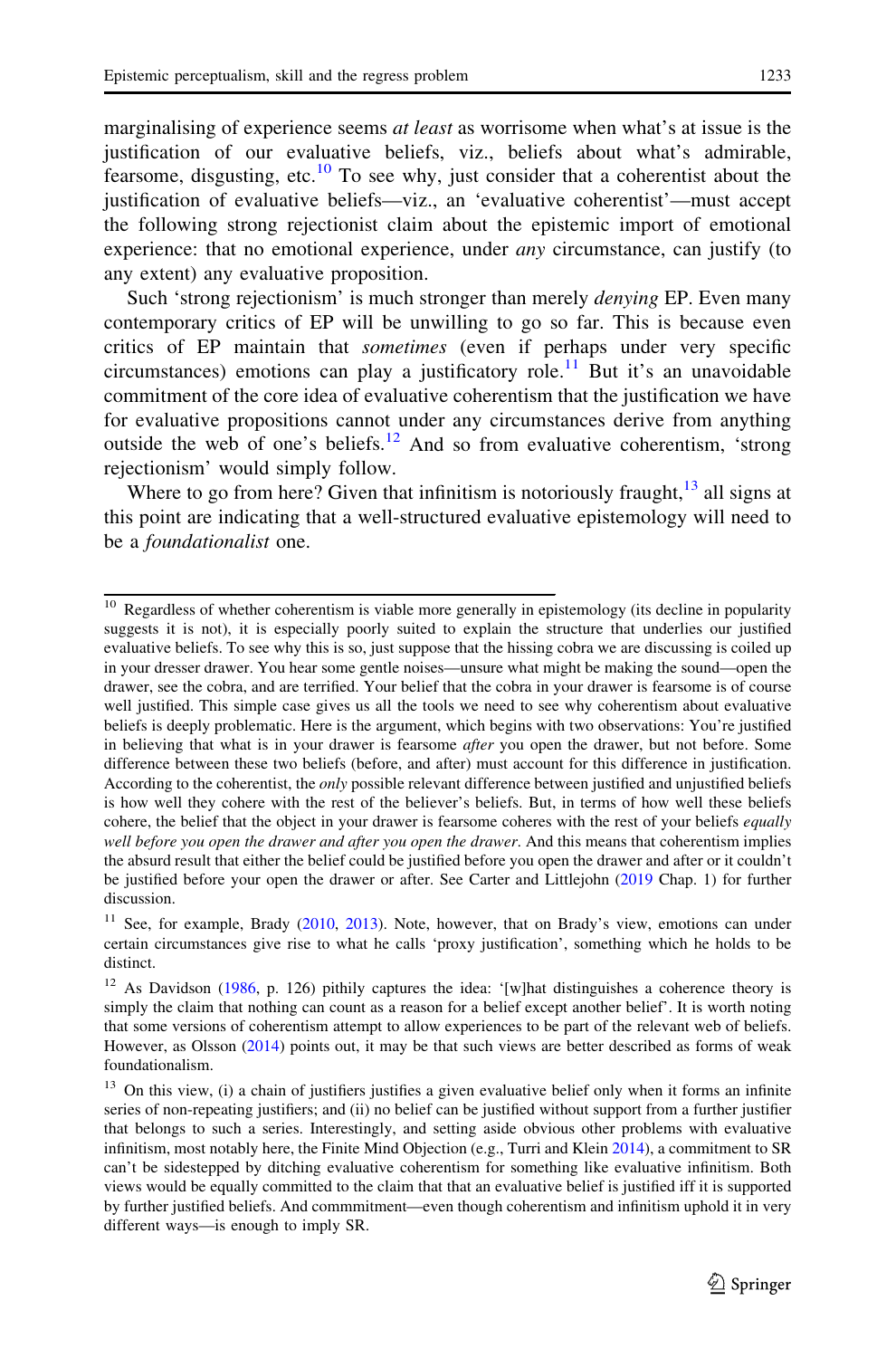### Here's the core idea:

Evaluative foundationalism (EF) (i) All justified evaluative beliefs are justified because of support from further justified beliefs or because they are justified without such support. (ii) For any justified evaluative belief, it either is a properly basic evaluative belief or it derives its justification from such beliefs.

Unlike evaluative coherentism (as well as infinitism), evaluative foundationalism (hereafter, EF) is at least compatible with the thought that—in some circumstances—the experience of fear is enough to prima facie justify a thinker in believing that something is fearsome, e.g., that your experience of feeling disgust upon gazing at a carcass is enough to justify your belief that what you're looking at is disgusting.

Even more, a foundationalist epistemology is paradigmatically well structured; it commits one to neither infinite nor circular chains of reasoning, nor—given that foundational beliefs are justified—to epistemically arbitrary foundations.<sup>14</sup>

Does EP *entail* evaluative foundationalism, as some proponents of EP seem to suggest? If so, this would seem like a very good thing indeed. It would mean that the benefits of having a well-structured evaluative epistemology would 'come free' with the view. This would make for a very attractive offer. But unfortunately, things here are not so simple. For starters, evaluative foundationalism is secured through EP only if emotions stop the regress of justification by constituting a justifier for our foundationally justified beliefs.

But here a question arises: what exactly are the conditions under which something does this—viz., stop the regress of justification by constituting a justifier for our foundationally justified beliefs? This is a notoriously difficult question. We can distinguish two positions:

Cartesian Foundationalism: Something stops the regress of justification by constituting a justifier for our foundationally justified beliefs iff this is something distinct from a belief that provides the thinker with certainty that her foundational belief is true.<sup>15</sup>

Modest Foundationalism: Something stops the regress of justification by constituting a justifier for our foundationally justified beliefs iff this is something distinct from a belief that provides the thinker with adequate albeit fallible support for her foundational belief.<sup>16</sup>

Most will agree that emotions don't very often, if ever, provide a thinker with certainty. And that's a problem if it turns out that Cartesian Foundationalism offers the best answer to the question of what stops an epistemic regress.

<sup>&</sup>lt;sup>14</sup> On Wittgenstenian contextualism (e.g., Williams [2007\)](#page-25-0), the structure of justified beliefs is a foundational one, however, the foundations themselves are not fixed in place. For a more recent variation on this kind of view, see Greco ([2017\)](#page-24-0).

<sup>&</sup>lt;sup>15</sup> Defenders of this view include, along with Descartes, Schlick, Hempel, C.I. Lewis, and Chisholm.

<sup>&</sup>lt;sup>16</sup> See Carter and Littlejohn ([2019](#page-23-0) Chap. 1) for an overview.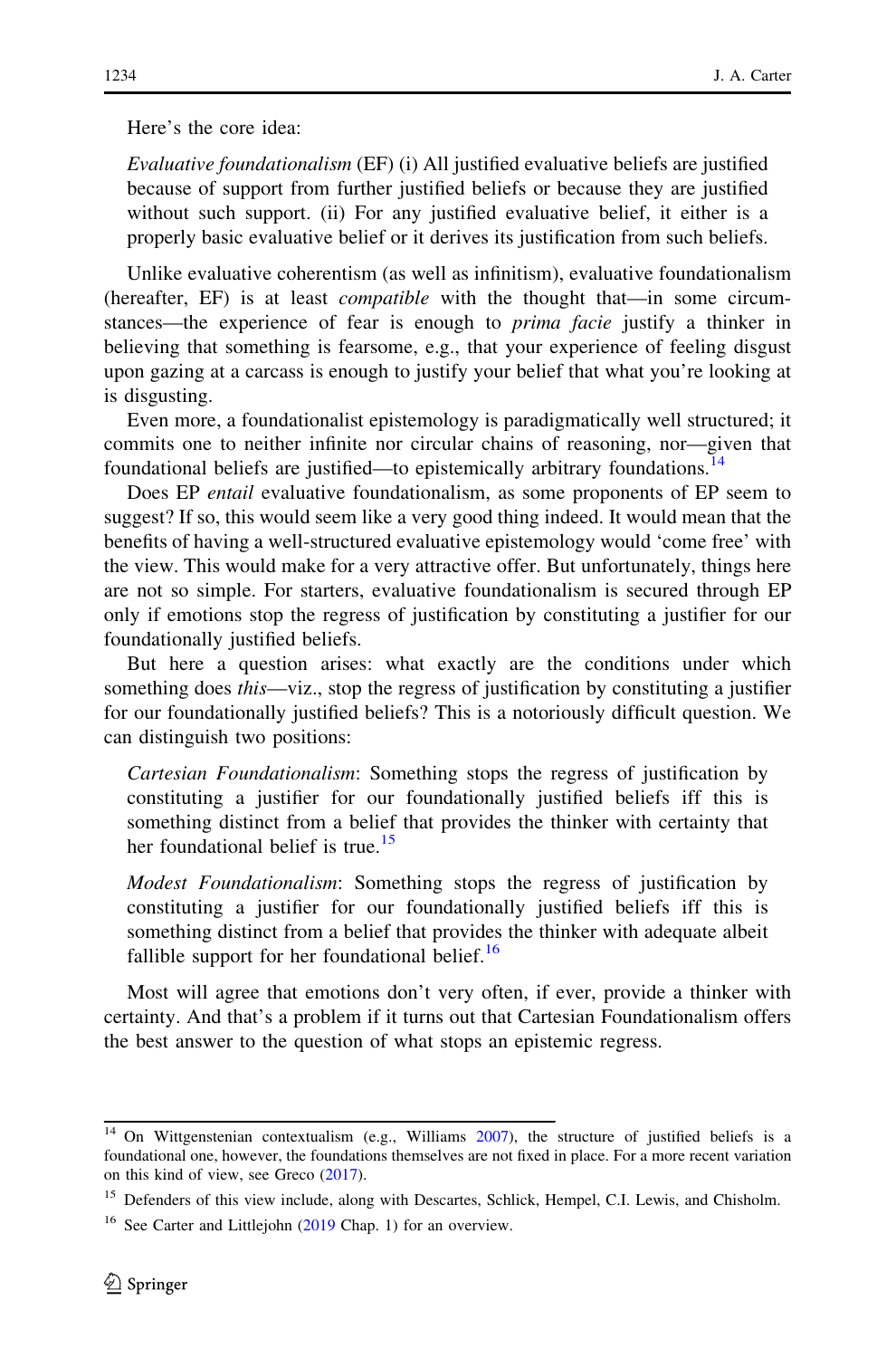For reasons that won't concern us here, Cartesian Foundationalism, though once popular, has been mostly abandoned,  $17$  and with it, any demand for such certainty. I'm going to assume without argument that the much less contentious Modest Foundationalism best captures what would be needed to halt an epistemic regress.

With this assumption in place, it follows that EP promises a way of halting the epistemic regress for evaluative beliefs provided emotions furnish a thinker with adequate albeit fallible support for her (would-be) foundational beliefs. What counts as *adequate* here? There's very little consensus concerning sufficiency for such adequacy by modest foundationalists. However, an uncontroversial and wholly plausible necessary condition is the following: emotions provide a thinker with adequate albeit fallible support for foundational beliefs only if emotions at least prima facie justify those beliefs. From these claims, it follows that emotions can halt the epistemic regress for evaluative beliefs only if emotions at least prima facie justify those beliefs, which is logically equivalent to: emotions can halt the epistemic regress for evaluative beliefs only if EP is true.

How hard can it be, then, for emotions to stop an epistemic regress, by being the sort of things that suffice to prima facie justify beliefs?

#### 4

As Tappolet sees things, it's not hard at all. And this is because she thinks that the conditions that would need to be satisfied for any source to deliver immediate prima facie defeasible justification are, as she reckons, 'quite minimal'. Her remarks here are interesting:

Prima facie justification is quite a minimal epistemic status, which is not that difficult to attain. If you are afraid of a dog, it is surely something that makes your belief that the dog is fearsome prima facie justified. In the same way, it is plausible that the belief that your friend's accomplishment is admirable is prima facie justified given the admiration that you feel. One should, it seems, grant that an emotion can confer prima facie justification [\(2016](#page-25-0), p. 40).

Here, though, we need to be careful. It's one thing to say that *prima facie* justification is a minimal epistemic status in the sense that, on a continuum of positive epistemic statuses, prima facie justification lies at the 'low end'. This point should be uncontroversial. But it certainly wouldn't follow from this uncontentious claim that that prima facie justification is a minimal epistemic status in the sense that the conditions that must be in place for a way of belief forming to issue prima facie justification are such that not much is needed (by way of the epistemic credentials of that way of belief forming) in order to satisfy them. (It might be, after all, that even positive epistemic statuses like prima facie justification that lie on the low end of an envisioned continuum are such that only belief forming processes

<sup>&</sup>lt;sup>17</sup> For an apt historical overview, including a discussion of Sellars' [\(1956](#page-24-0)) critique of Cartesian foundationalism, see Sosa ([1997\)](#page-24-0).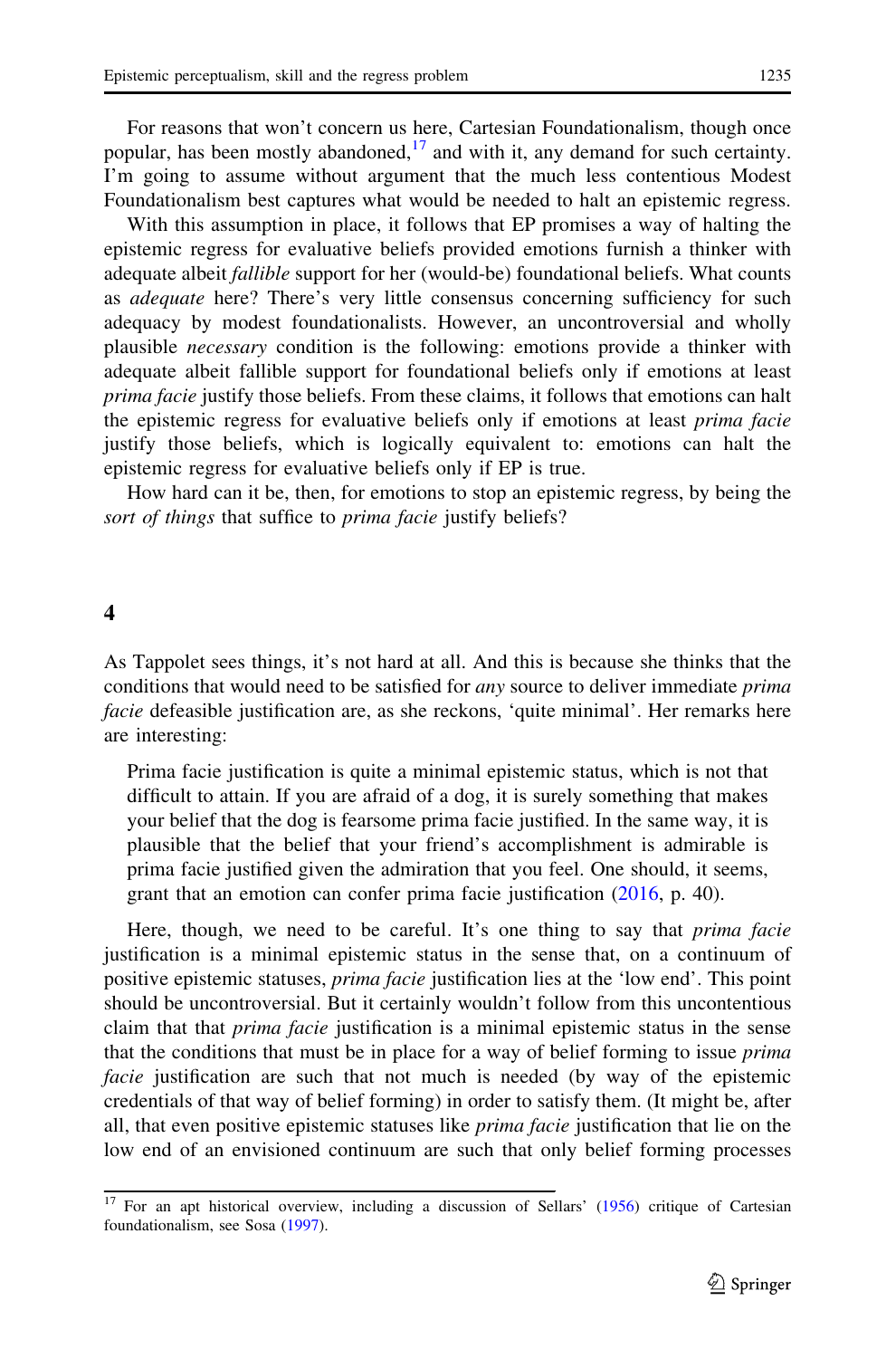with epistemically robust credentials are capable of generating beliefs that immediately secure those statuses). And at any rate, it remaians an entirely open question whether emotions would in fact bear such epistemic credentials, however they would best be spelled out. Relatedly—and even more problematically in so far as we are taking seriously the aim of providing a well-structured evaluative epistemology—the cost of epistemic laxity in a specification of the conditions that must be in place for a way of belief forming to issue *prima facie* justification would be epistemically weak foundations. This is a high-risk cost for any would-be nonsceptical evaluative epistemology.

The above considerations, I think, should leave us suspicious of Tappolet's transition from (i) the idea that prima facie justification is a minimal epistemic status, to (ii) the claim that conditions that must be in place for a way of belief forming to issue *prima facie* justification are minimal in the sense that 'very little' is needed in order to satisfy them. More by way of argument is needed. To that end, let's consider now how we might spell out in a substantive way the kind of epistemic credentials emotions would have to have in order to be the sort of things that suffice to *prima facie* justify beliefs.

## 5

There is an extensive body of externalist literature that, though divided about whether to try to make the case on a priori or a posteriori grounds, is committed to a strict reliability constraint on all sources of *prima facie* justification, including perception. Graham [\(2011](#page-24-0)), for example, suggests the following constraint, embraced by Burge ([1993\)](#page-23-0) and others:

(Reliabilism)-Perceptual Prima Facie Justification (Reliabilism-PPFJ) Perceptual belief enjoys prima facie justification only if perception produces mostly true beliefs.<sup>18</sup>

It's beyond the scope of what I can do here to try to defend Reliabilism-PPFJ in the case of perception.<sup>19</sup> Rather, I want to register two points. First, the constraint on perceptual prima facie justification specified by (Reliabilism-PPFJ) seems plausible when we think about just *why* it is that (for instance) simply taking wild guesses at face value isn't a viable route to acquiring *prima facie* justification. Emotions, we think, wouldn't confer prima facie justification if they were epistemically on par with guesses, even if they were in many other respects analogous with perceptions (as proponents of the Perceptual Model claim).

Second, if (Reliabilism-PPFJ) is correct, then absent some very good reason otherwise, we should expect the same constraint to hold in the case of emotion as in the case of other forms of perception. That is, if perceptual belief enjoys *prima facie* justification only if perception produces mostly true beliefs, then beliefs formed via

<sup>&</sup>lt;sup>18</sup> (Graham [2011,](#page-24-0) p. 468).

<sup>&</sup>lt;sup>19</sup> See, however, Carter and Pritchard [\(2019](#page-23-0)).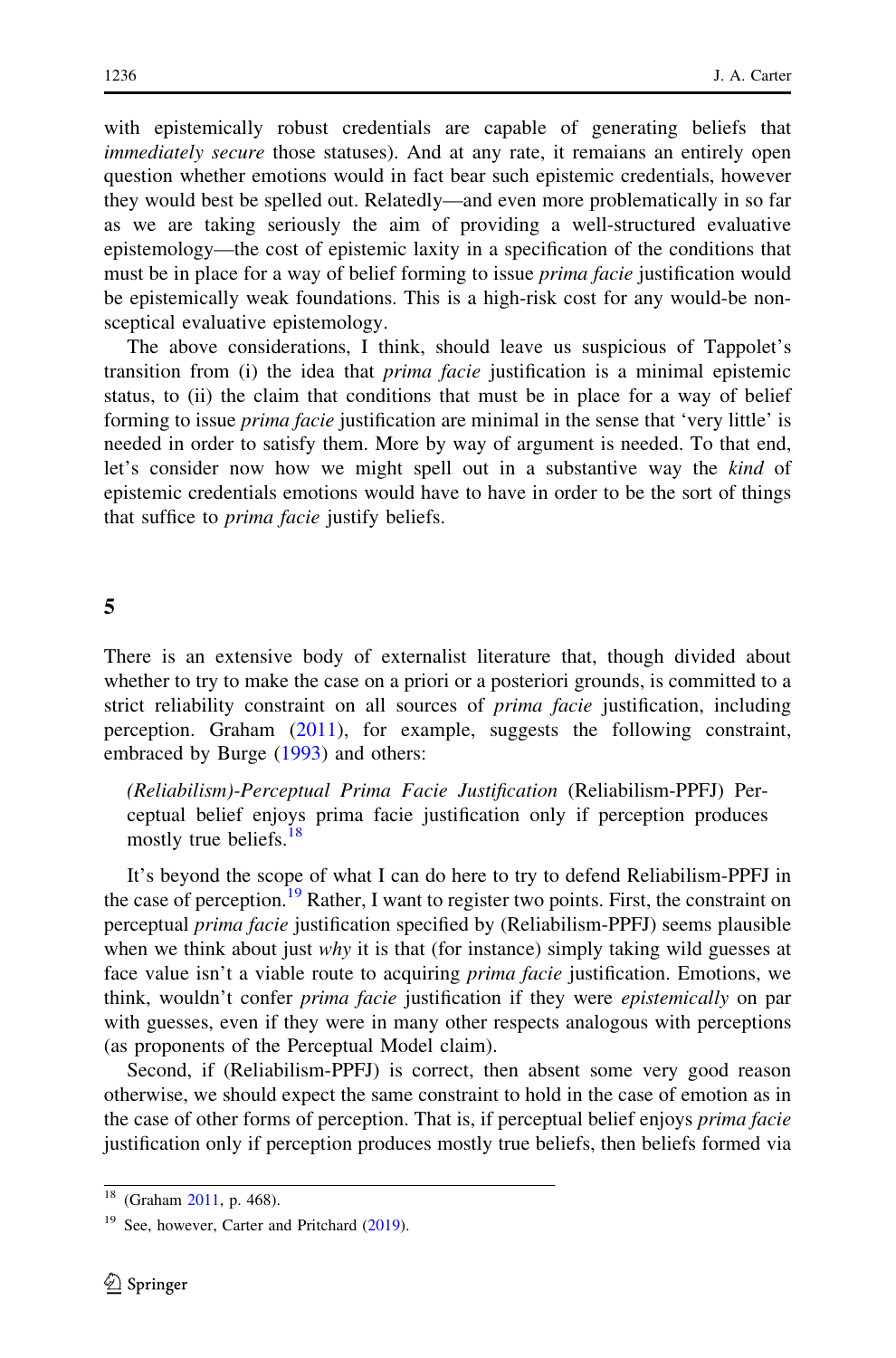emotion enjoy *prima facie* justification only if beliefs formed via emotion produce mostly true beliefs.

Of course, if such a reliability requirement would apply to emotion, then absent the collateral empirical claim that emotions really are reliable (enough), it would follow that EP is false (and all the worse for the suggestion that emotions are regress stoppers).

In the face of the above 'reliability problem' for proponents of EP, both overriding and undercutting strategies have been advanced. The former take the reliability requirement (on sources fit to confer prima facie justification) as a valid epistemic requirement and then attempt to show how emotions meet it. Undercutting strategies do not attempt to show how EP can meet the requirement, but rather, suggest the requirement is mistaken (while at the same time attempting to avoid over-permissiveness in doing so).

One overriding strategy is suggested by Pelser [\(2014](#page-24-0)) as follows:

[...] virtually the whole range of virtues, both intellectual and moral, are in part dispositions to have the right emotions toward the right objects at the right time and to the right degree. Insofar as some people possess some virtues, therefore, the unreliability objection does not undermine the justificatory thesis of emotion'' (Pelser [2014,](#page-24-0) p. 116).

That virtuous folks have (in short) reliable emotions is, it should be emphasised here, compatible with emotions not giving *prima facie* justification to the relevant kinds of beliefs when formed by unvirtuous or even ordinary people. While countenancing this fact might be compatible with some ways of formulating a justificatory thesis about emotion, it's not compatible with EP. Consider that, in the case of perception, even the unvirtuous can gain prima facie justified beliefs by relying on it. If EP is aiming for the kind of *prima facie* justification claim that perception enjoys, the point about the virtuous that Pelser appeals to isn't going to be enough to secure it. The virtuous are a minority; but those who enjoy *prima facie* perceptual justification are presumably not.

This point can be helpfully resituated in the context of the regress problem. Part of Moderate Foundationalism's appeal as a response to the regress problem is that it is an *anti-sceptical* strategy; it offers a way to make good on the thought that most people have the justified beliefs and knowledge we would pretheoretically attribute to them. If the only kind of moderate foundationalism EP is capable of securing is one with limited foundations (or: foundations just for the virtuous few), then much of its anti-sceptical appeal is lost. This general philosophical point is not a new one, and it's one that Sosa (among others) have levelled at Descartes. As Sosa [\(1980](#page-24-0)) puts it, in the context of challenging the anti-sceptical potential of Cartesian foundationalism:

once we restrict ourselves to what is truly obvious in any given context, very little of one's supposed common sense knowledge can be proved on that basis ([1980,](#page-24-0) p. 5).

Likewise, if the kind of foundationalism EP is restricted to is one with substantially restricted foundations (only the emotions of the virtuous minority, and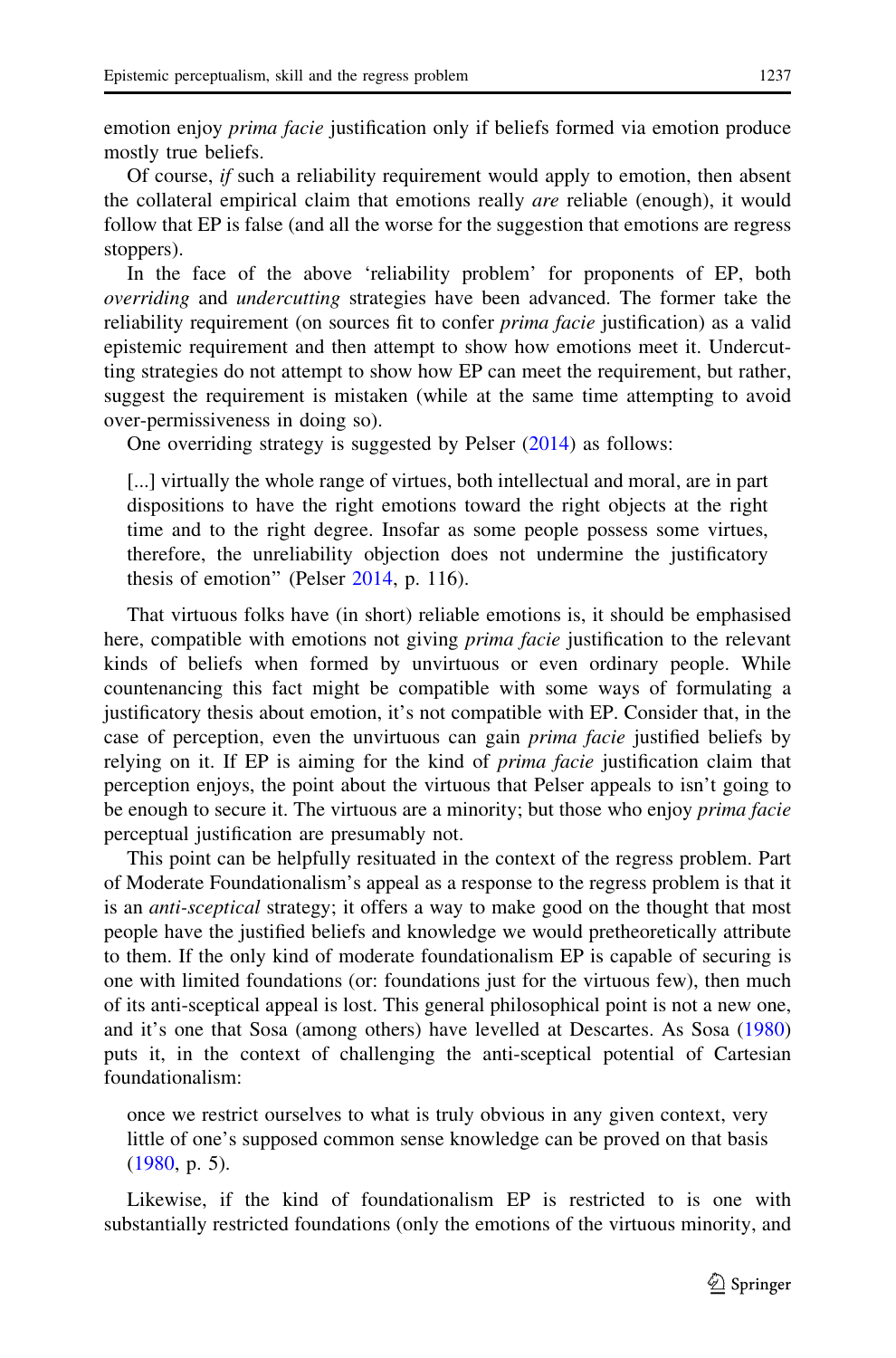no others), then it seems that very little of the total stock of common sense evaluative knowledge could be proved on this basis.

## 6

At the end of the day, though, the proponent of EP (in principle, at least) needn't be required to provide a convincing overriding response to the worry about reliability so long as they have a good *undercutting* strategy on hand. Such a strategy is attempted by proponents of EP who align themselves not with epistemic externalist approaches to *prima facie* justification but with epistemic *internalist* accounts. Consider, for example, the phenomenal conservativist view of prima facie justification defended by (among others<sup>20</sup>) Huemer [\(2001](#page-24-0)) and Tucker ([2010\)](#page-25-0).

Phenomenal conservativism (PC): If it seems to S as if P, then S thereby has at least prima facie justification for believing that P. ([2001,](#page-24-0) p. 99)

Two clarifications here. Firstly, PC is not meant to cover all seemings. At least as defended by Huemer, the view is supposed to cover three kinds of seemings: perceptual, memorial and intellectual seemings. Secondly, Huemer thinks that these three kinds of seeming-as-if states both (i) suffice for *prima facie* justification; and (ii) are suitable for playing the role of epistemic foundations.  $21$ 

Here isn't the place to try to defend or reject PC as such. Rather, what's of interest is that if PC is correct, then—at least provided emotional seemings can be defended as on par with the kind of perceptual, memorial and intellectual seemings<sup>22</sup> that PC privileges—a theoretical avenue opens up for *undercutting* those arguments that seek to challenge EP by appealing to the claim that only reliable processes can prima facie justify beliefs. The idea would be that it doesn't matter whether emotions are reliable; if a liberal version of PC is correct, they can both prima facie justify beliefs and serve as epistemic foundations simply because they involve a 'seeming-as-if' state of a certain sort (perceptual, memorial, intellectual, or—as we're envisaging—emotional).

A proponent of EP who wants to rest her case on the material adequacy of a liberal version of PC, I want to now suggest, faces a dilemma. To appreciate the dilemma, first consider this proposed objection to the view due to Markie [\(2005](#page-24-0)):

Mental processes that are incapable of producing prima facie justified beliefs can nonetheless determine how things seem to us. Suppose that we are prospecting for gold. You have learned to identify a gold nugget on sight but I

<sup>&</sup>lt;sup>20</sup> The most notable specific version of phenomenal conservativism, which is restricted to the case of perception, is the dogmatist view of perceptual justification defended in various places by Pryor ([2000,](#page-24-0) [2004](#page-24-0)).

<sup>&</sup>lt;sup>21</sup> See Huemer [\(2001](#page-24-0), p. 102). Cf., Goldman ([2008\)](#page-24-0) for criticism.

<sup>&</sup>lt;sup>22</sup> Though, the matter of why this is so is not entirely clear. As Markie [\(2010](#page-24-0)) puts it, 'Yet, if we ask why such a seeming renders the corresponding beliefs prima facie justified when desiring, imagining and guessing do not, phenomenal conservatism's answer is: ''It just does.'' It's a brute, necessary, self-evident fact [\(2010](#page-24-0), p. 70).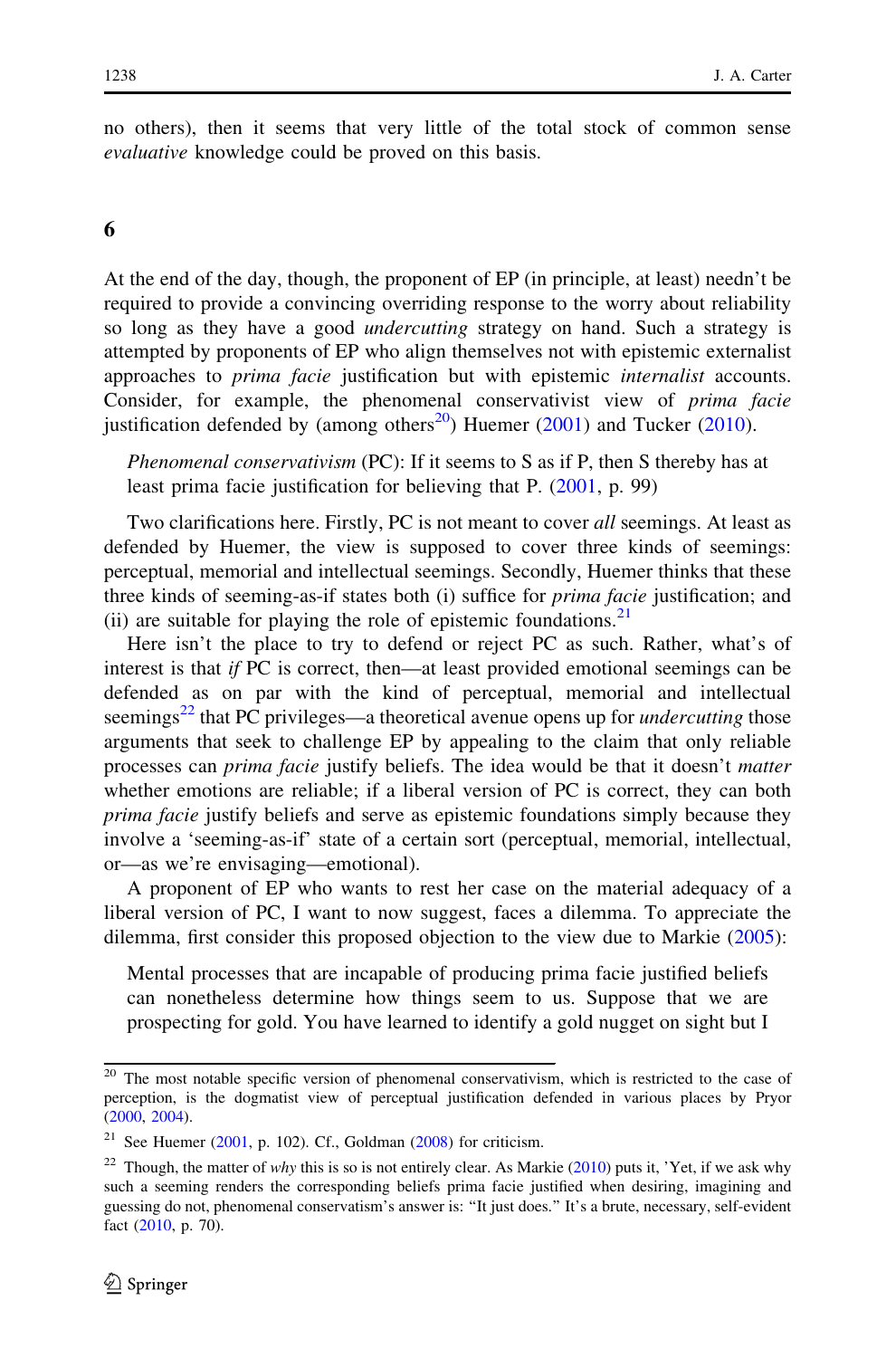have no such knowledge. As the water washes out of my pan, we both look at a pebble, which is in fact a gold nugget. My desire to discover gold makes it seem to me as if the pebble is gold; your learned identification skills make it seem that way to you. According to (PC), the belief that it is gold has prima facie justification for both of us. Yet, certainly, my wishful thinking should not gain my perceptual belief the same positive epistemic status of defeasible justification as your learned identification skills [\(2005](#page-24-0), pp. 356–357).

Markie's case looks initially very problematic for PC, and this point has been echoed in different ways by, among others, McGrath  $(2013)$  $(2013)$  and Goldman  $(2008)$  $(2008)$ . <sup>23</sup> How should PC deal with such cases?

The dilemma facing a proponent of EP who aligns herself with PC is this: there is pressure for the proponent of PC to (perhaps rather substantially) restrict the kinds of seeming-as-if states that count as those that generate prima facie justification in order to deal with Markie-style counterexamples. Although such a restriction could perhaps help PC to sidestep such counterexamples, it would at the same time raise the bar for what is required to rule-in emotional seemings as *prima facie* justifiers, alongside perceptual, memorial and intellectual seemings that PC already countenances.

But then—and this is the other horn of the dilemma—if we construct a principled and more liberal formulation of PC that would rule-in emotional seemings,  $24$ Markie's counterexample will accordingly be even more difficult to handle.

Neither horn of the dilemma looks very good for the proponent of EP whose epistemic credentials are supposed to rest on a liberal version of PC. The dilemma for ease of reference, call it the 'Markie dilemma'—can be represented then as follows:

| Liberality of<br>PC. | Result                                                                                    |
|----------------------|-------------------------------------------------------------------------------------------|
| Liberal              | Emotional seemings are ruled in, but then Markie's counterexample looks decisive.         |
| Restrictive          | Markie's counterexample is deflected, but then it is more difficult for EP to rely on PC. |

<sup>&</sup>lt;sup>23</sup> For a notable version of this kind of objection framed in terms of cognitive penetration, see Siegel ([2012\)](#page-24-0).

<sup>&</sup>lt;sup>24</sup> One voice of scepticism on the specific point of ruling in such emotions is raised by Hasan and Fumerton [\(2017](#page-24-0), Sect. 5). As they put it, 'It strikes many epistemologists that these views make getting justification for one's beliefs too easy. Perhaps sensations are representational states, and perhaps there is the kind of representational state that Huemer and other phenomenal conservatives call an appearing or a seeming, but as why should we assume that they accurately represent the world around us? Fear is a representational or propositional state, but from the fact that I fear that there are ghosts, it hardly seems to follow that I have a prima facie justification for believing that there are ghosts'.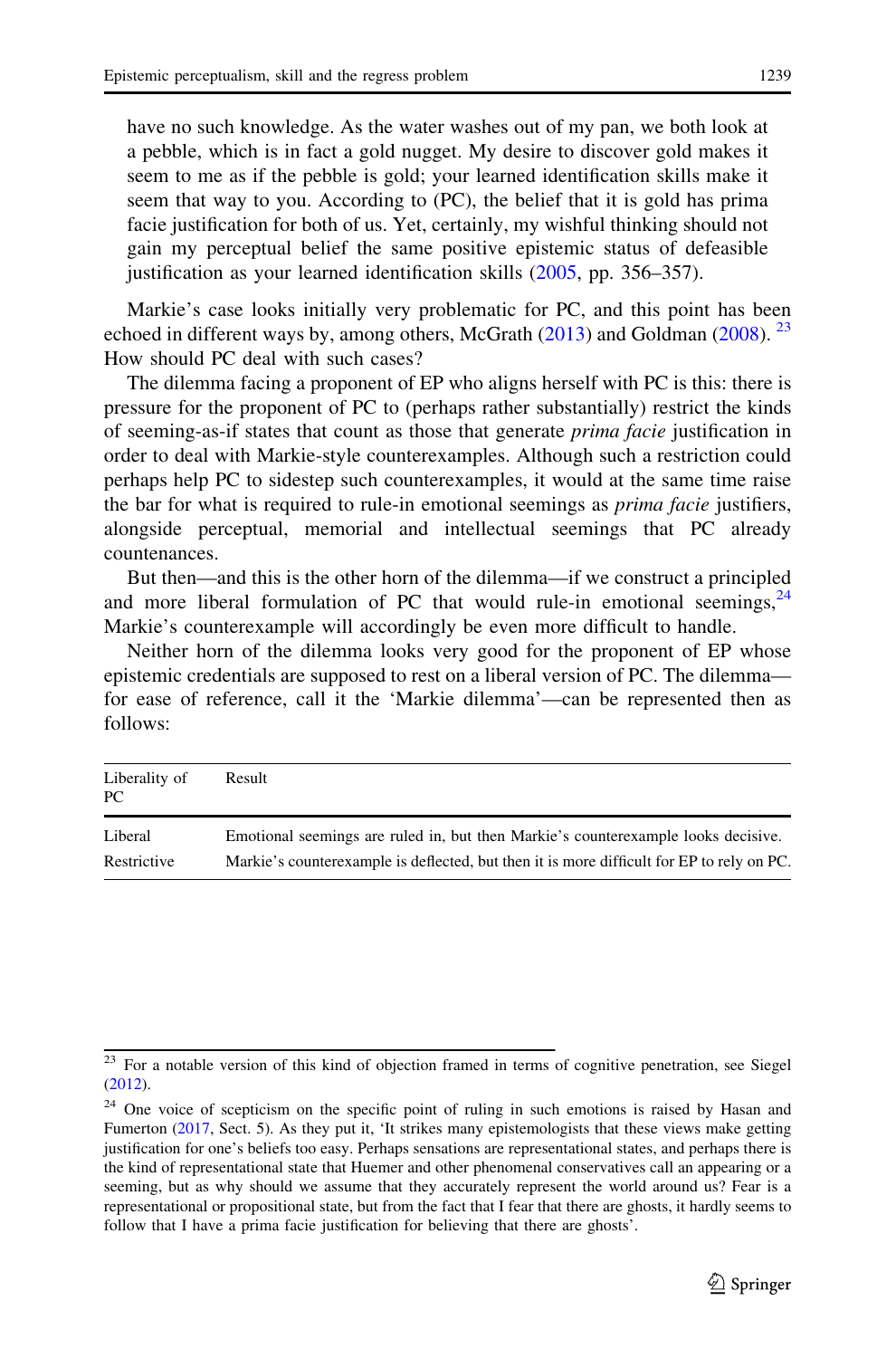Taking stock, it looks as though EP is, all things considered, not in very good shape. Emotions, it would appear, are not promising candidates for regress stoppers. In order to argue otherwise, one would need to, at some point, bite some kind of bullet or at least do a bit of special pleading. Here is the overall situation, in outline: Suppose the proponent of EP attempts to rest her epistemic credentials on an externalist epistemology. Doing so would, one way or another, require demonstrating that emotions are generally reliable, and generally reliable in a way that would suffice to render emotions plausible epistemic regress stoppers.<sup>25</sup> We've considered in previous sections why this would be a tall order. But whereas the proponent of EP who 'goes externalist' is at least committed to the validity of this tall order and must show how EP can meet it, the proponent of EP can avoid such an explanatory demand entirely by 'going internalist', e.g., by embracing something like PC. Such a strategy, though, will need to find a way to explain how emotions can stop an epistemic regress even though (presumably) not *any* seeming is a regress stopper. This strategy faces Markie's dilemma just raised in the previous section. Of course, one could defend EP along internalist lines, but remain agnostic (or sceptical) about whether the level of *prima facie* justification emotions generate suffices to stop an epistemic regress. This strategy, though, is in an important way epistemically negligent; it would avoid the costs associated with the other strategies only by effectively abandoning any attempt to secure a well-structured evaluative epistemology.

None of the above strategies looks promising.<sup>26</sup> Of course, one commonality of each strategy is that it *retains* EP in its traditional form. For those who are not inclined to such special pleading in order to retain EP, there are still some remaining (non-skeptical) kinds of positions left on the table. One kind of position, nonperceptual modest foundationalism, attempts to show how emotions can play a role in regress stopping even if, contrary to the Perceptual Model, emotions aren't themselves perceptual experience of evaluative properties which are sources of immediate *prima facie* justification for evaluative propositions. Another kind of option is to opt for a revisionary form of EP, one that denies EP's core claim as it stands, while defending (unlike non-perceptual modest foundationalism) a version of EP on which emotions can serve as regress stoppers.

In the remainder of the paper, I'm going to show how I think this latter of these two strategies may have some considerable promise, and I'll conclude by showing how it has some key advantages over the former.

7

<sup>&</sup>lt;sup>25</sup> Note that one constraint here—highlighted previously in the discussion of Pelser ([2014\)](#page-24-0)—is that whatever stock of foundations that is afforded by emotions in their capacity as regress stoppers must not be substantially restricted; otherwise, very little of the total stock of common sense evaluative knowledge could be proved on their basis.

 $26$  It's worth noting that the first strategy is going to be difficult to defend *even if* reliabilism is a priori true. This is because EP is properly vindicated only in conjunction with a suitable non-scepticism. The cost of going the first route, for one who wants to defend a non-sceptical EP, is that it's not at all clear that emotions as, as a kind, are reliable enough.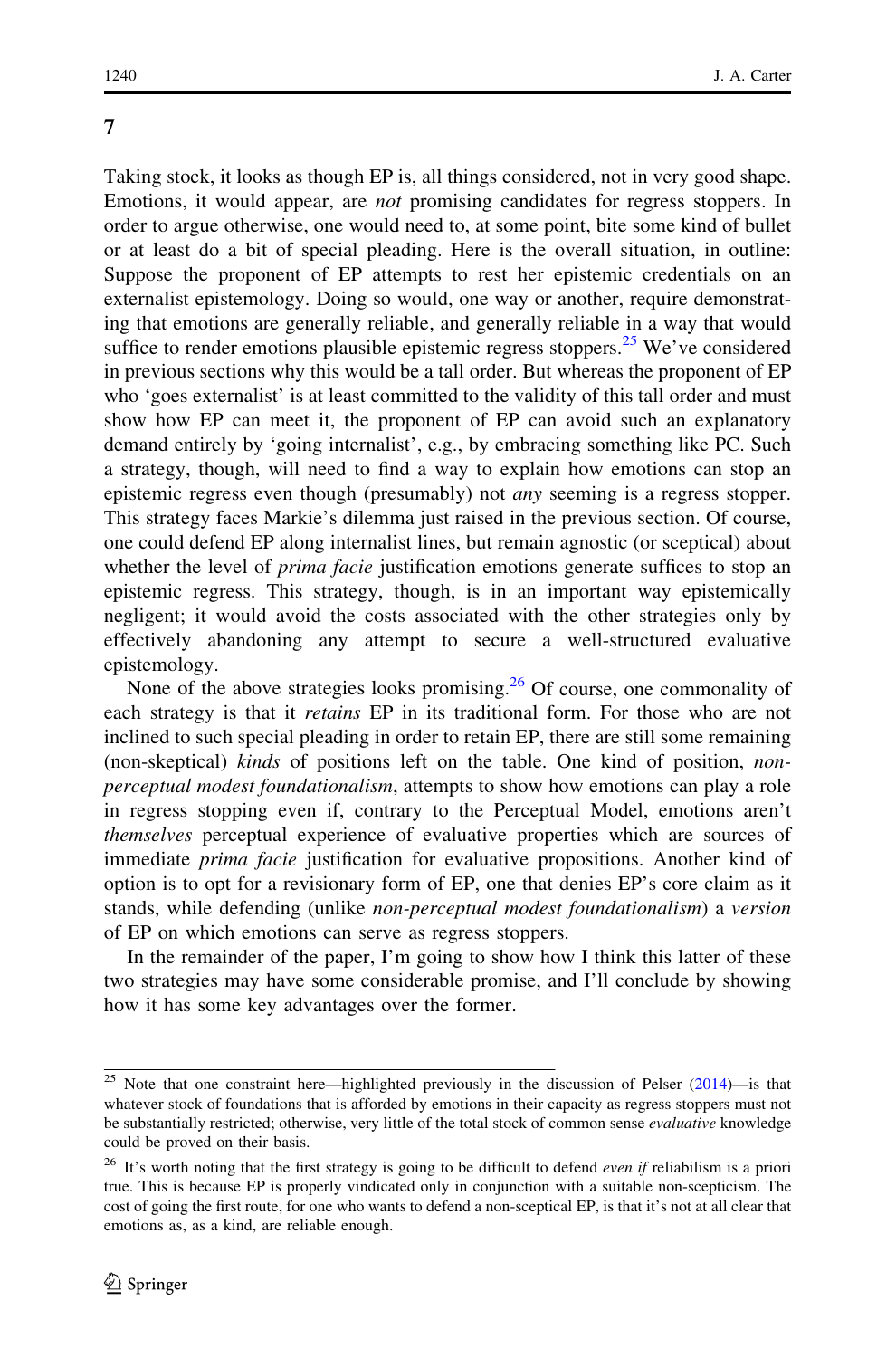8

We noted previously that the matter of *what kind of thing can stop a regress* is answered differently by Cartesian as opposed to modest foundationalists.

One specific difference between the views that's already been highlighted is that the former maintain that a regress can be stopped only by *certain*, indubitable foundations, whereas the latter denies this. However—and importantly in what follows—there is a further difference between the two views which bears relevance to how we might envision a foundational role for emotions to play within a modest (evaluative) foundationalism.

This further difference between Cartesian and modest foundationalism concerns the way the two positions view experience as bearing on epistemic justification and knowledge. According to the Cartesian foundationalist, experience can bear epistemically on the justification of a belief only by—as Sosa [\(2009](#page-24-0)) puts it:

[...] presenting itself to the believer in such a way that the believer directly and non-inferentially believes it to be present, and can then use this belief as a premise from which to reach conclusions about the world beyond experience ([2009,](#page-24-0) p. 89).

If this is right, then whatever kind of experience, distinct from belief, could serve as a regress stopper would have to satisfy not only a certainty condition (i.e., it must provide the thinker with certainty that her foundational belief is true), but it must also satisfy a kind of presentational condition such that the experience would bear on the justification of a foundational belief by constituting a kind of directly 'apprehended' given.

The modest foundationalist, to be clear, is constrained *neither* by the Cartesian foundationalist's certainty requirement, nor by the Cartesian foundationalist's distinctive way of thinking of the way experience is supposed to bear on a foundational belief's justfication.

According to an alternative conception which Sosa himself finds attractive and attributes initially to Thomas Reid:

Experience can bear epistemically on the justification of a foundational perceptual belief by appropriately causing that belief ([2009,](#page-24-0) p. 89).

I'm going to take this Reid/Sosa idea as a starting point for thinking about how to make good on a (albeit, revisionary) version of EP that's reconcilable with modest foundationalism. In particular, I'm going to take as a starting point that emotional experience can bear epistemically on the justification of a foundational evaluative belief by appropriately causing that belief. Let's now see where this guiding idea leads us.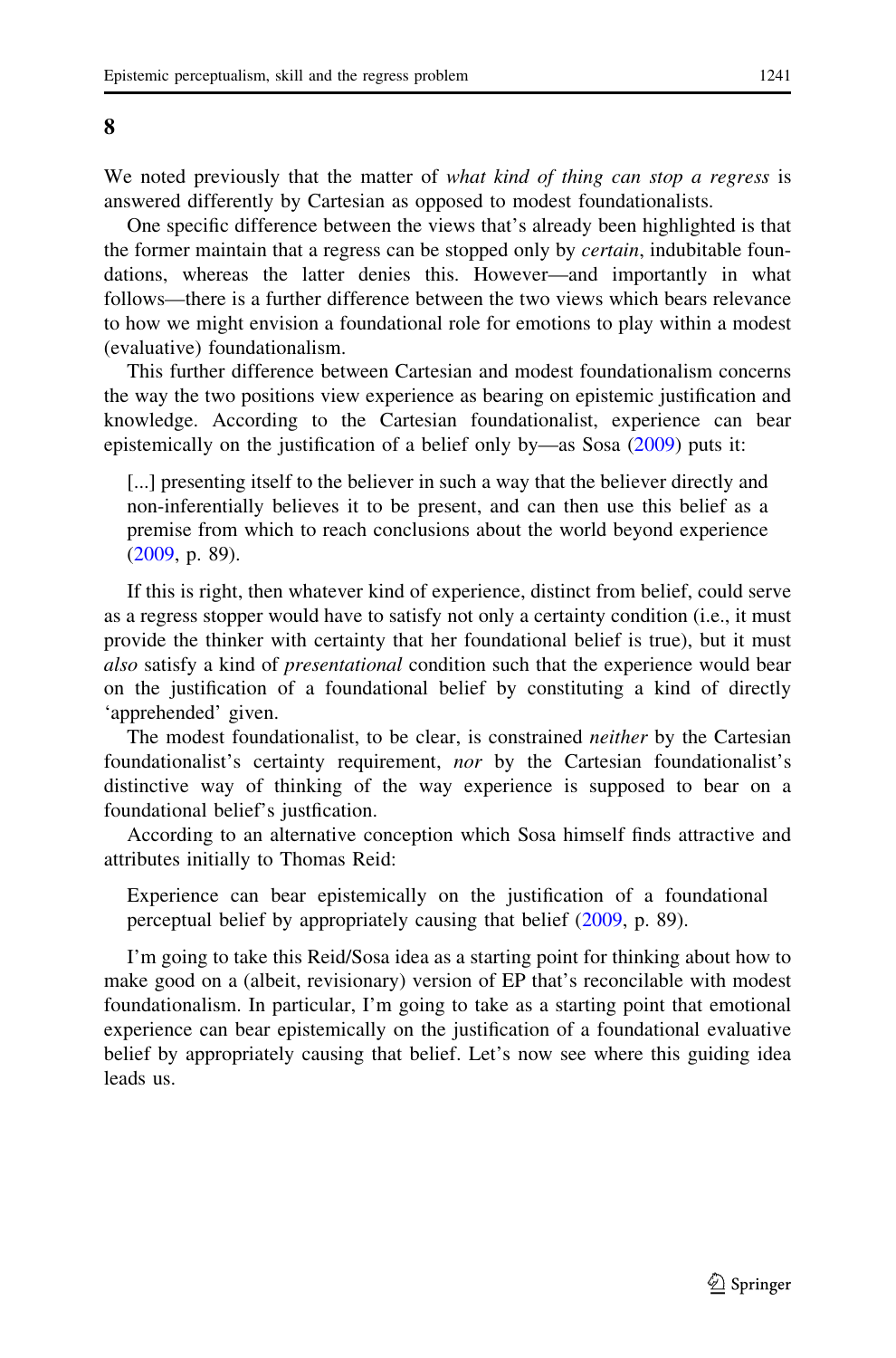The working idea that emotional experience can bear epistemically on the justification of a foundational evaluative belief by appropriately causing that belief would help us secure a viable modest evaluative foundationalism only if emotions really can and do *appropriately* cause—and not *merely* cause—a sufficiently rich stock of foundational evaluative beliefs.

What might such appropriate causation involve? One natural idea is that reliable causation would surely suffice for appropriate causation, regardless of whether reliable causation is necessary. But such a thought is premature. Consider the following case.

METAINCOHERENT EMOTER: Tim's emotional life reliably tracks evaluative properties in the following sense: Tim's fear is triggered when and only when something fearsome is present; Tim's admiration is triggered when and only when Tim is in the presence of someone or something admirable, etc. Because Tim invariably takes his emotional experiences at face value, Tim maximally reliably forms true beliefs about the evaluative world, and in this respect, Tim's emotions reliably cause true evaluative beliefs. The twist in the tail, however, is that Tim's emotions are unbeknownst to him being 'triggered' at just the right times by a benevolent demon who ensures that Tim, for instance, experiences fear only in the presence of something fearsome, admiration only in the presence of the admirable, etc. If the benevolent demon were not assisting in this way, we may assume further that Tim's emotions would not reliably track value: although he would continue to invariably take his emotional experiences at face value, the emotional experiences themselves would not reliably be triggered by the presence of the relevant values, and so the corresponding beliefs he would form would be reliably false.

In METAINCOHERENT EMOTER, Tim's emotional experiences (which he invariably takes at face value—that he is disposed to do this is something the demon doesn't tinker with) reliably cause him to form true evaluative beliefs. But it seems implausible to suppose that Tim should count as *prima facie* justified in taking his emotions at face value as he does, despite that doing so is a perfectly *reliable* way to  $\log 27$ 

9

 $27$  This case bears some structural resemblances to, but also some important structural differences from, two kinds of cases which are already familiar in the externalist epistemology literature and which don't involve emotion: Kelp's ([2016\)](#page-24-0) epistemic Frankfurt case and Pritchard's [\(2010](#page-24-0), pp. 48–49) 'Temp' case. METAINCOHERENT EMOTER like the other two case types involves a benevolent demon. In epistemic Frankfurt cases, however, the demon doesn't actually intervene; as for Pritchard's case of Temp, a benevolent demon intervenes in a fortuitous way for the subject, but in a way that manipulates the subject's external environment rather than manipulating the character of the subject's own cognitive (and conative) responses to it. Finally, I should add that I'm referring to this as a kind of 'metaincoherence' case because it shares one important feature with traditional metaincoherence examples (e.g., TrueTemp, Norman the Clairvoyant, etc.) that have been appealed to in the reliabilist literature. Specifically, in the classic metaincoherence cases as well as in this case, there is a mismatch between the source of the reliability of the relevant process and the agent's conception of this source.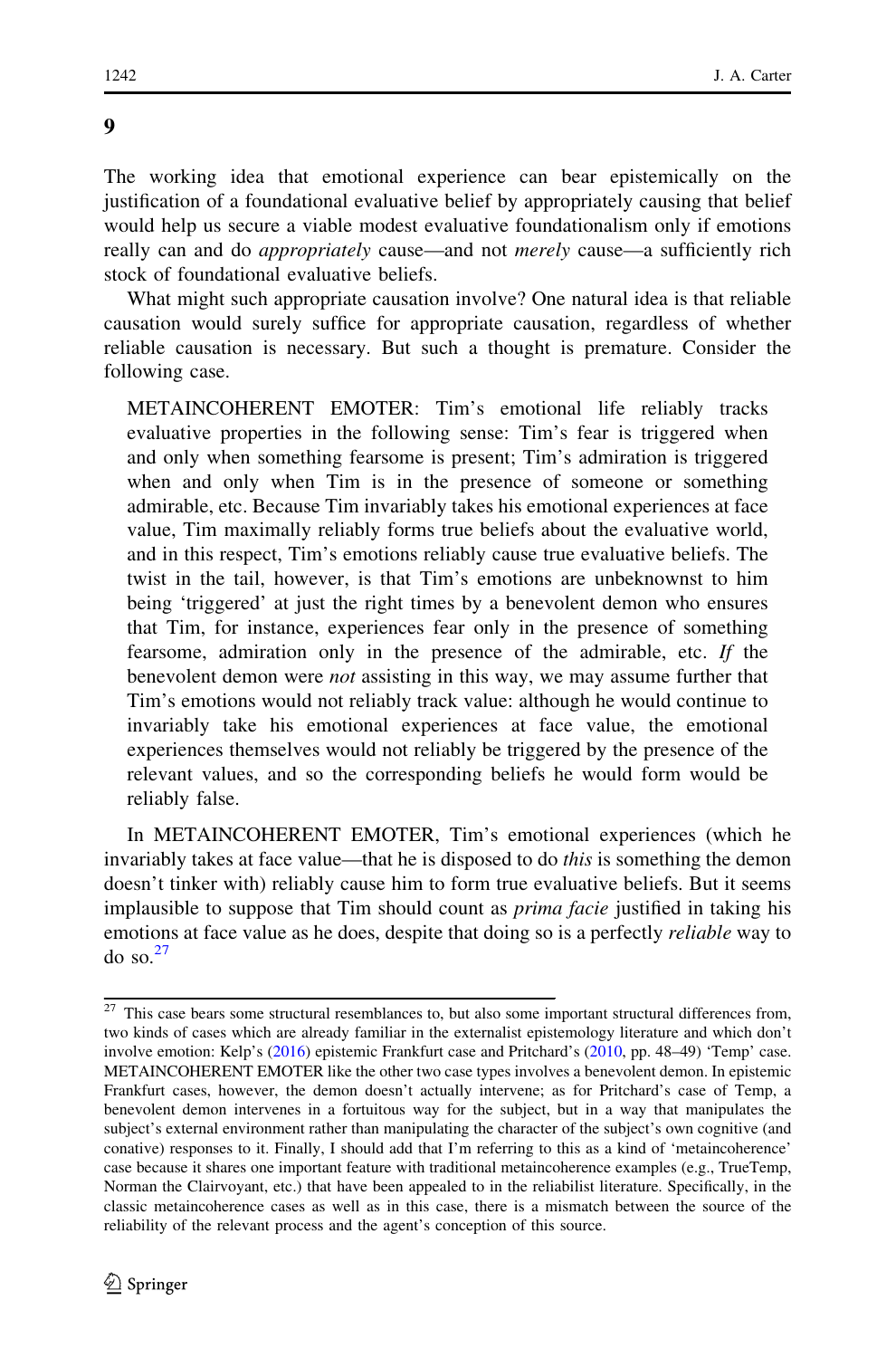Tim's emotions don't competently cause his foundational beliefs. After all, that his beliefs are correct are not due to any competence of his, but to a benevolent angel who is spoonfeeding him emotions that he simply takes at face value. Remove the angel, holding fixed Tim's own cognitive contribution to his successes (which is just to take his emotions, whatever they are, at face value) and Tim's beliefs are reliably false.

If we are going to have a chance of making good on the idea (consonant with moderate foundationalism) that emotional experience can bear epistemically on the justification of a foundational evaluative belief by appropriately causing that belief, we need a better story for what such appropriate causation involves.

## 10

One thing Tim seems to lack is *any* kind of 'emotional skill', despite his benevolentdemon assisted reliability in forming true beliefs about the evaluative world by taking his emotions at face value.

The METAINCOHERENT EMOTER case suggests that Tim would certainly 'level up' his emotional skills if he could somehow do himself what the demon was doing for him in METAINCOHERENT EMOTER. In particular, in order to render the demon superfluous, it would seem that Tim would need to gain a disposition that, specified as a function, takes the presence of values as inputs and outputs emotions that correspond to those values reliably.

Would the acquisition and reliable exercise of such a skill be enough for us to suppose that Tim's emotions are competently causing his corresponding beliefs? Granted, such a skill would render the demon from METAINCOHERENT EMOTER superfluous. Yet, it would not in itself be enough. To see why, just consider the following 'inverted' variation on the previous case:

INVERTED METAINCOHERENT EMOTER: Tim\*'s emotional life reliably tracks evaluative properties in the following sense: Tim\*'s fear is triggered when and only when something fearsome is present; Tim\*'s admiration is triggered when and only when Tim\* is in the presence of someone or something admirable, etc. Because Tim\* invariably takes his emotional experiences at face value, Tim\* maximally reliably forms true beliefs about the evaluative world, and in this respect, Tim\*'s emotions reliably cause true evaluative beliefs. The twist in the tail, however, is that the intervention of a benevolent demon explains why Tim\* reliably takes his emotions at face value when he does. If the benevolent demon were not assisting in this way, we may assume further that Tim\*'s having the experience of fear would *not* reliably lead him to form any corresponding true belief about something's being fearsome (rather, he would believe it to be funny or disgusting, etc.). In such a case, Tim\*'s emotional experiences *themselves* (unlike in METAIN-COHERENT EMOTER) would be reliably triggered by the presence of the relevant values, but—absent the intervention of the benevolent demon—he would not go on to reliably form the relevant true beliefs.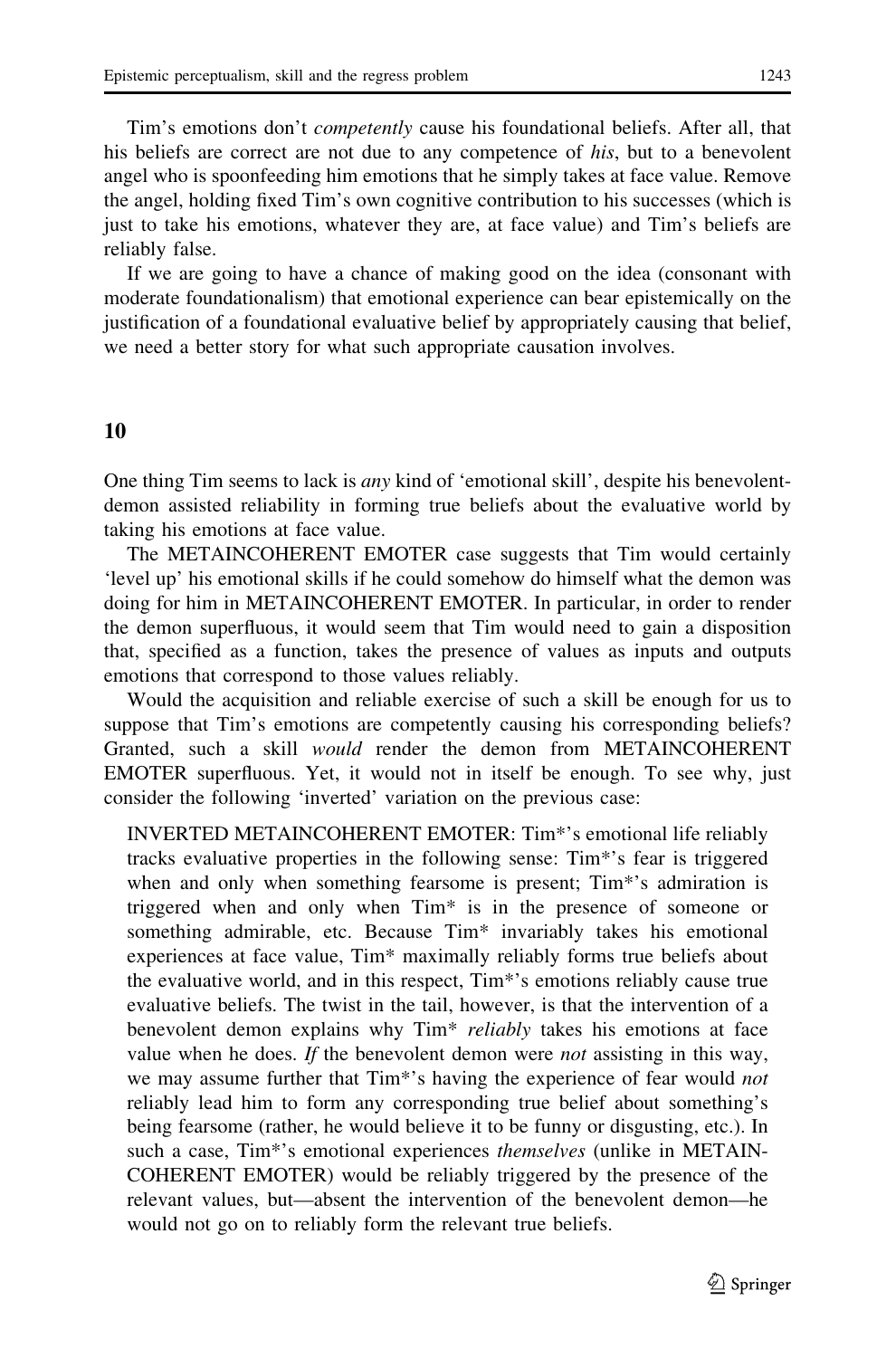In this 'inverted' version of the previous case, Tim\*'s emotions are reliably triggered by the presence of the relevant values, and that they are so triggered is not down to the intervention of any benevolent demon (as was the case in METAINCOHERENT EMOTER). Rather, it is because of he is cognitively and conatively constituted as he is. Moreover, in this inverted version of the case, Tim\* reliably goes on to form the corresponding true beliefs.

Importantly, though, Tim\*'s emotions don't competently cause his foundational beliefs any more than Tim's did. After all, that his beliefs are correct are not due to any competence of his, but are down to the intervention of a benevolent demon. Again, if we were to remove the benevolent demon, holding fixed Tim\*'s own cognitive contribution to his successes (which is just that of being cognitively constituted such that emotions are reliably triggered for him by the presence of the relevant corresponding values) then Tim\*'s evaluative beliefs would be reliably false. 28

What the case pair contrasting Tim and Tim\* demonstrates is that not one but  $two$ kinds of emotional skill need to be working in tandem if our emotional experience is going to plausibly justify foundational evaluative beliefs by appropriately causing them. I'll call these two kinds of skill generative emotional skill and doxastic emotional skill.

Generative emotional skill is what Tim lacks, but Tim\* possesses. Such skill is needed for a subject (in short) to reliably enough transition from the presence of the relevant values to the generation of the relevant emotions—something that Tim managed only with the help of the benevolent demon, but which Tim\* managed by himself, thanks to how he (but not Tim) is cognitively constituted and disposed.

Doxastic emotional skill, by contrast, is what Tim\* lacks, but Tim possesses. Such skill is needed for a subject (in short) to reliably enough transition from the presence of the relevant emotion to the generation of the relevant true belief something that Tim\* managed only with the help of the benevolent demon, but which Tim managed by himself, thanks to how he is cognitively constituted and disposed.

On the view I favour, when generative emotional skills and doxastic emotional skills are working together in the right way, then emotional experience furnishes one with prima facie justification for foundational evaluative beliefs. The objective in what remains is to explain more clearly (i) the nature of these two forms of emotional skill; and (ii) the mechanisms of their manifestation in those cases where emotional experience plays a justificatory role for foundational beliefs.

Stepping back a moment, though, it is worth noting that if the kind of view I've just suggested can be vindicated, then what results will not be a kind of evaluative foundationalism that jettisons EP wholesale.<sup>29</sup> Rather, we'll have a revisionary form of EP, one which leaves unchallenged the Perceptual Model's metaphysical thesis

<sup>&</sup>lt;sup>28</sup> For instance, remove the demon, and Tim\* reliably feels fear in the presence of what is really fearsome, but then *fails* in the presence of the triggered emotion to go on to form the belief *that* the thing in question is fearsome (instead, he believes it is funny, disgusting, etc.).

<sup>&</sup>lt;sup>29</sup> (That is, what results will not be what I've previously referred to as 'non-perceptual modest foundationalism').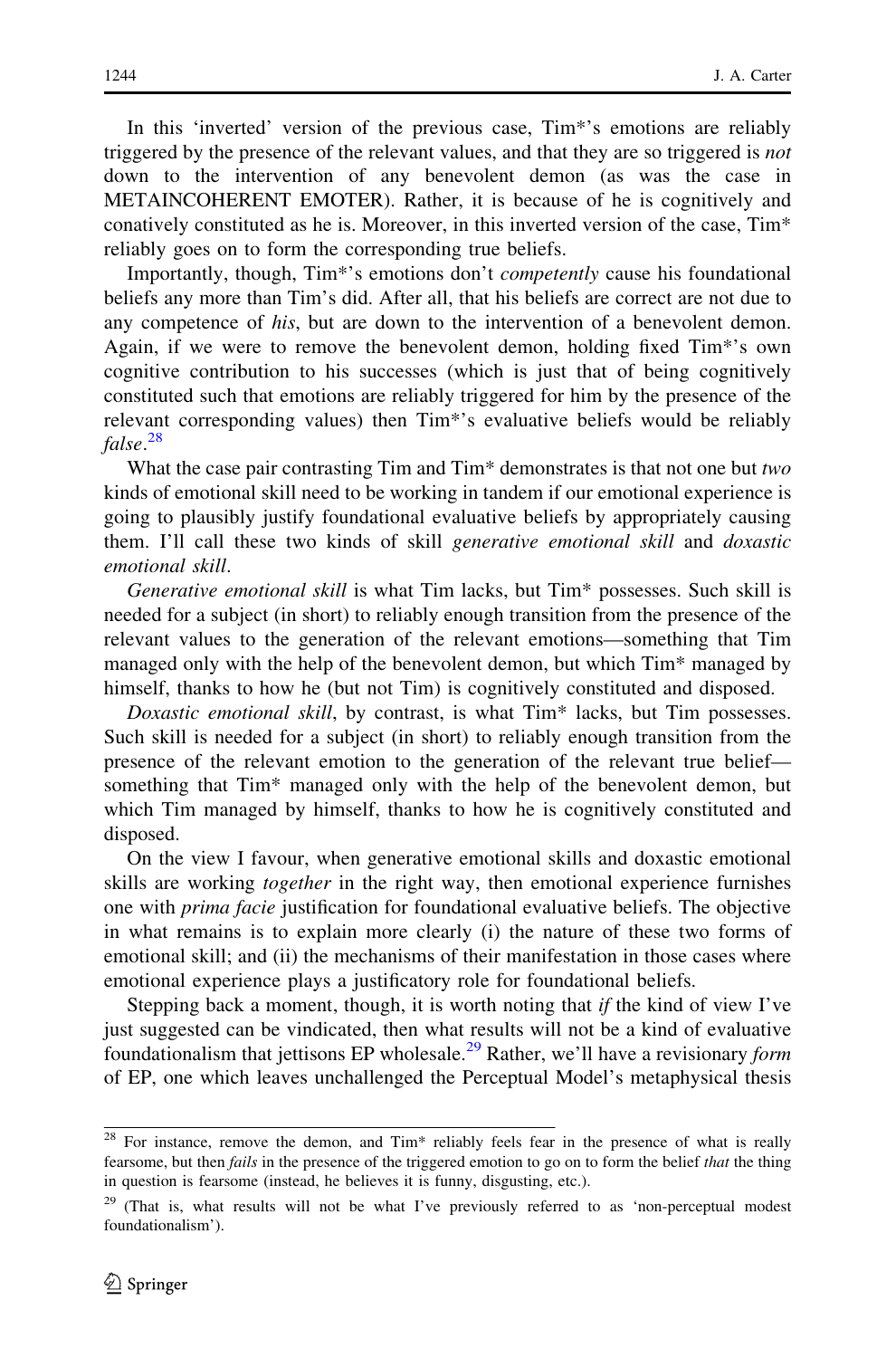that emotions themselves are perceptions of value, while pairing this metaphysical claim with a revised and restricted epistemological claim about the conditions under which emotions suffice to generate *prima facie* justification and by extension epistemic foundations.

## 11

Here is the core statement of view I will now defend:

 $(+)$  A subject S's emotional experience, E, furnishes S with *prima facie* justification for a foundational evaluative belief,  $f$ , if and only if (i)  $f$  issues non-deviantly from the exercise of S's *doxastic emotional competence*; and (ii) the input to S's doxastic emotional competence is an apt emotion—viz., an emotion that manifests S's generative emotional competence.

Several key ideas here need some unpacking. In this section, I will:

- (a) Briefly outline the relationship between skill and competence;
- (b) Explain, with reference to this general distinction, how generative emotional skill relates to generative emotional competence, and how *apt* emotion can be defined in terms of generative emotional competence;
- (c) Show how doxastic emotional skill relates to doxastic emotional competence, and how *prima facie* justification arises from emotional experience only when apt emotion issues in the right way from doxastic emotional competence.

## 11.1 (a) The difference between skill and competence.

A competence is, construed broadly, a disposition to perform well reliably enough in a given domain of endeavour; a skill is the key component—the dispositional core—of a competence.

Skills (like competences) correspond with conditionals. They do so in this sense: we typically *test* for whether one has a skill to do something,  $\phi$ , by posing a conditional. We want to know: would they  $\phi$  successfully reliably enough if they tried (and tried while in proper shape and properly situated). $30$  This latter qualification about 'shape' and 'situation' is important. As Sosa notes, you don't count as lacking the *skill* to drive a car if it turns out that you wouldn't be able to keep the car on the road if you were drugged with a hallucinogen (improper shape) or placed on unusually slick roads (i.e., improper situation). What counts as being in

<sup>&</sup>lt;sup>30</sup> For a detailed and helpful defence of this claim, see Sosa ([2010\)](#page-25-0).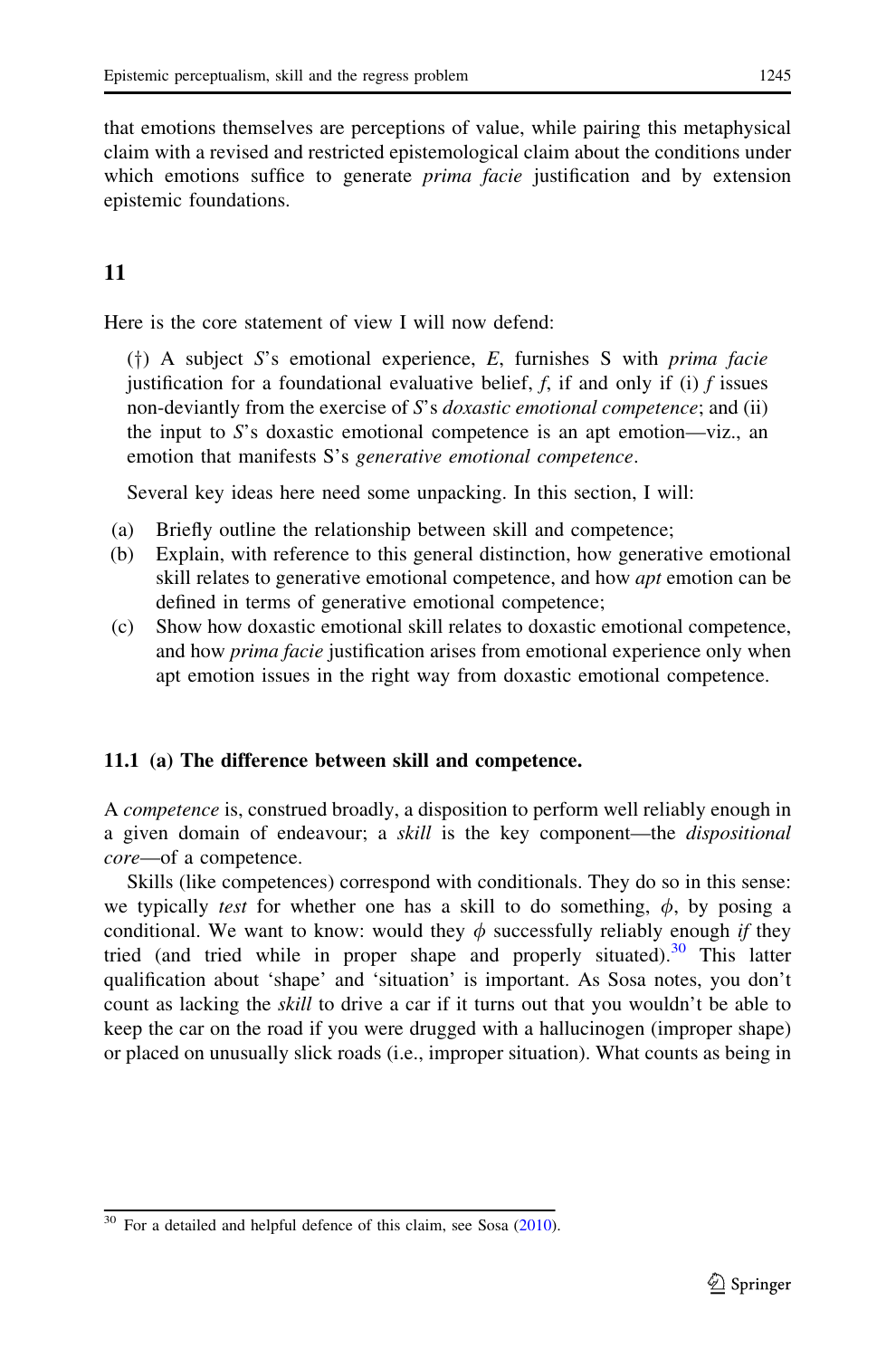'proper shape' and 'properly situated' varies across domains, and are indexed to the conditions under which performance quality is valued.<sup>31</sup>

On Sosa's picture which I will be assuming, a (complete) competence to  $\phi$ requires not *only* the skill to  $\phi$ —viz., not only that one *would* succeed reliably enough when in proper shape and properly situated—but also that one in fact be in proper shape and properly situated.

A final piece of terminology: a performance is apt if and only if it is successful (i.e., it attains the relevant aim) and the success is because of the subject's exercise of a complete competence.

## 11.2 (b) Generative emotional skill, generative emotional competence, and apt emotion.

Recall from our case pair that generative emotional skill is what Tim lacks, but Tim\* possesses. Tim managed only with the help of the benevolent demon to reliably enough transition from the presentation of value to the generation of the relevant sort of emotion. Moreover, that Tim\* but not Tim possessed this skill seemed to be down to the way that Tim<sup>\*</sup> (but not Tim) was cognitively *constituted*. Let's now take this idea a bit further.

When one has the skill to drive a car, this disposition is (as Sosa puts it) 'seated in one's brain, nervous system, and body'; the skill in this respect supervenes on this base seated in the agent; it is on account of the subject possessing this supervenience base that the conditional 'the driver would succeed reliably enough in normal conditions if she tried' is true. In a similar vein, emotions are generally taken to have *cognitive bases*. As Tappolet ([2016\)](#page-25-0) puts it:

there are no organs underlying would-be value perceptions. Instead of directly connecting to the world, so to speak, emotions rely on cognitive bases—you need to see or hear, or else to remember or imagine something, to be afraid of it  $(2016, pp. 24-25)^{32}$  $(2016, pp. 24-25)^{32}$  $(2016, pp. 24-25)^{32}$ 

<sup>&</sup>lt;sup>31</sup> If archery were always performed underwater and never in conditions with ambient oxygen, then we'd test for archery skill by asking whether the subject would perform reliably enough in those conditions. A corollary of Sosa's thinking here is that not all skill/shape/situation (i.e., SSS) dispositions to succeed are competences. As Sosa ([2017\)](#page-25-0) puts it: 'Not every disposition to succeed when one tries constitutes a competence [...] although every competence will be constituted by a disposition to succeed when the agent is within certain ranges of shape and situation. A disposition to succeed is thus plausibly made a competence by some prior selection of shape/situation pairs such that one seats a competence only if one is disposed to succeed reliably enough upon trying when in such a shape/situation pair. Whether a particular shape/situation pair is appropriate will, of course, vary from domain to domain of performance' ([2017,](#page-25-0) p. 195).

 $32$  According to some critics of the Perceptual Model, reflection on the role that cognitive bases have to play within EP should lead us to find the epistemic role of emotional experience superfluous. As Brady ([2013\)](#page-23-0) puts it, 'my fear of the bull cannot be a reason to judge that the bull is dangerous, since then we would have to conclude, from the fact that I am afraid of the bull, that I have good reason to be afraid of the bull. And fear, we might think, cannot justify itself in this way' [\(2013](#page-23-0), p. 113). The present proposal, to be clear, is agnostic about the rationality of emotions themselves; such agnosticism is compatible with accepting the supervenience claim that emotions supervene on cognitive bases (and correspondingly, that emotional skills supervene on cognitive bases). Any version of EP (including the revisionary version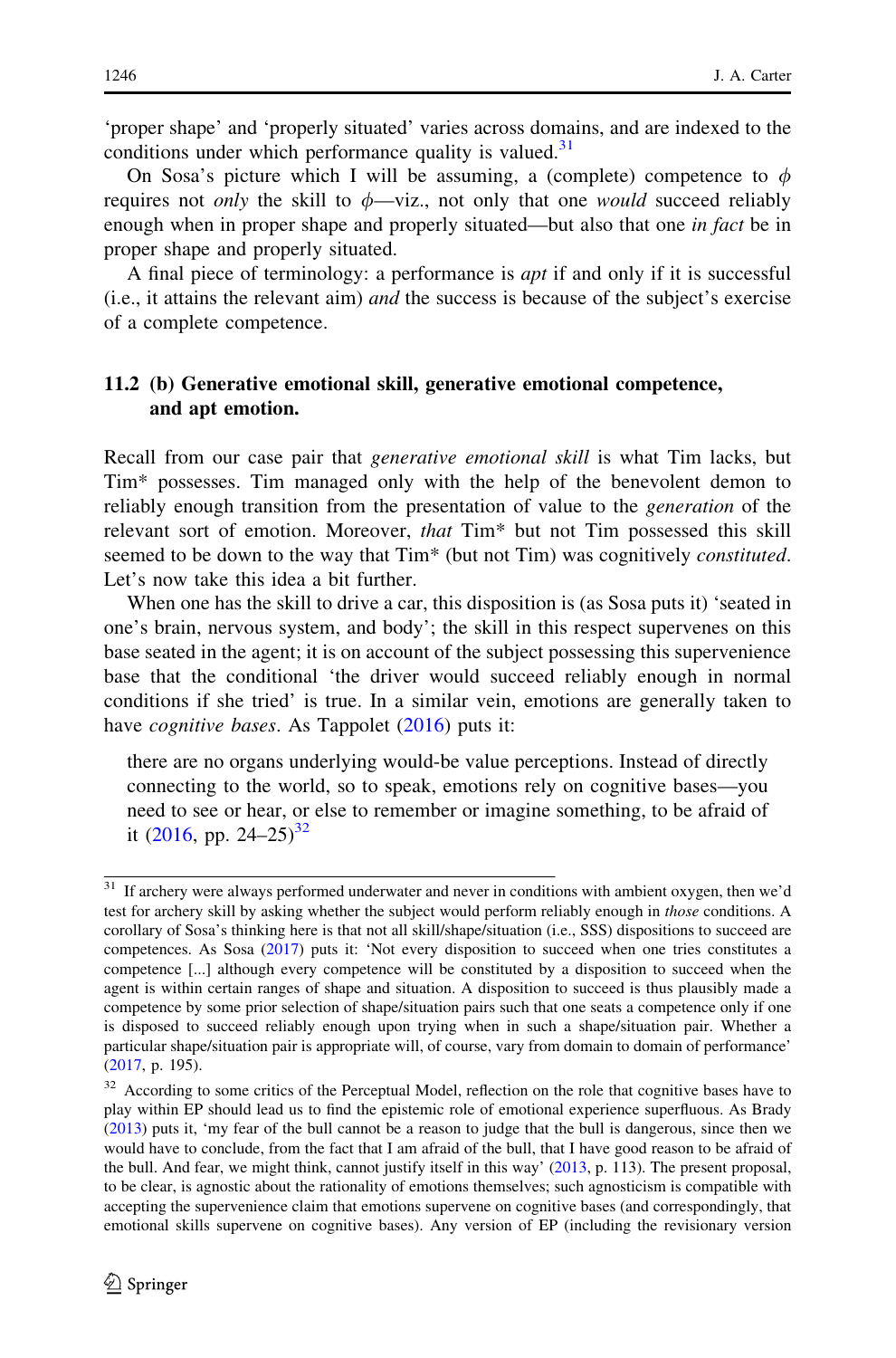It will suffice for the present purposes to submit that generative cognitive skills, like emotions, will plausibly have cognitive bases of some kind on which they supervene.<sup>33</sup> To a first approximation, a generative emotional skill supervenes on a cognitive base C iff C is such that, when suitably triggered (e.g., by the presence of the relevant values), the subject generates (reliably enough) the appropriate emotion when in proper shape and properly situated.<sup>34</sup>

A (full) generative emotional competence, however, will involve more than the mere possession of generative emotional skill; one has a generative emotional competence iff one has generative emotional skill and, further, is in proper shape and properly situated. On this way of thinking, for example, one fails to possess a full generative emotional competence to generate the emotion of 'admiration' in the presence of what is admirable in a situation wherein one's general disposition to do so is masked by the presence of searing and attention-consuming pain; and this is so even though in such a circumstance one may the relevant skill.

An *apt emotion* may now be defined in terms of generative emotional competence as follows: an emotion is apt iff it issues (non-deviantly) from the subject's exercise of a generative emotional competence. This is to say, an emotion is apt when it is the product of one's generative emotional skill exercised when the subject is in proper shape and properly situated.

## 11.3 (c) Doxastic emotional skill, doxastic emotional competence, and prima facie justification

Having generated an *apt emotion* one may *still* fail to be *prima facie* justified in taking that emotion at face value when one does. This would be the case if one takes an apt emotion at face value not through any skill we can credit to her. Recall again Tim\*. He did not possess any such skill; had the demon not intervened on his behalf, Tim (cognitively constituted as he was) would have failed to transition from the emotional experience of fear he had to any corresponding true evaluative belief.

Footnote 32 continued

being advanced here) that wants to make additional claims about epistemic reasons we might have for emotions themselves will need to address worries like the one Brady raises here.

<sup>&</sup>lt;sup>33</sup> This at any rate seems implied by any plausible way of construing the metaphysical component of the Perceptual Model—viz., that emotions are perceptual experiences of value.

<sup>&</sup>lt;sup>34</sup> Two points of clarification are in order here. Firstly, as with other skills, a subject can *retain* generative emotional skill even when not in proper shape or properly situated. (It doesn't count against one's possessing the relevant generative emotional skill if one does not feel admiration in the presence of someone admirable if one is in severe pain (improper shape) or being held at gun point (improperly situated). Secondly, it's worth noting that generative emotional skill does not have any straightforward analogue in the case of ordinary perception distinct from what would be the perceptual analogue to doxastic emotional skill. It's beyond the scope of the present paper to attempt to defend a positive view of the justification conditions for ordinary perception. But it's worth registering that I think the view is not likely going to fit snugly in the case of ordinary perception. Though this, I think, just is as we should expect: the ways by which one can be more or less competent in the emotional case turn out to be plausibly more varied (see, for example, the twin META-INCOHERENT EMOTER cases) than in the case of ordinary perception.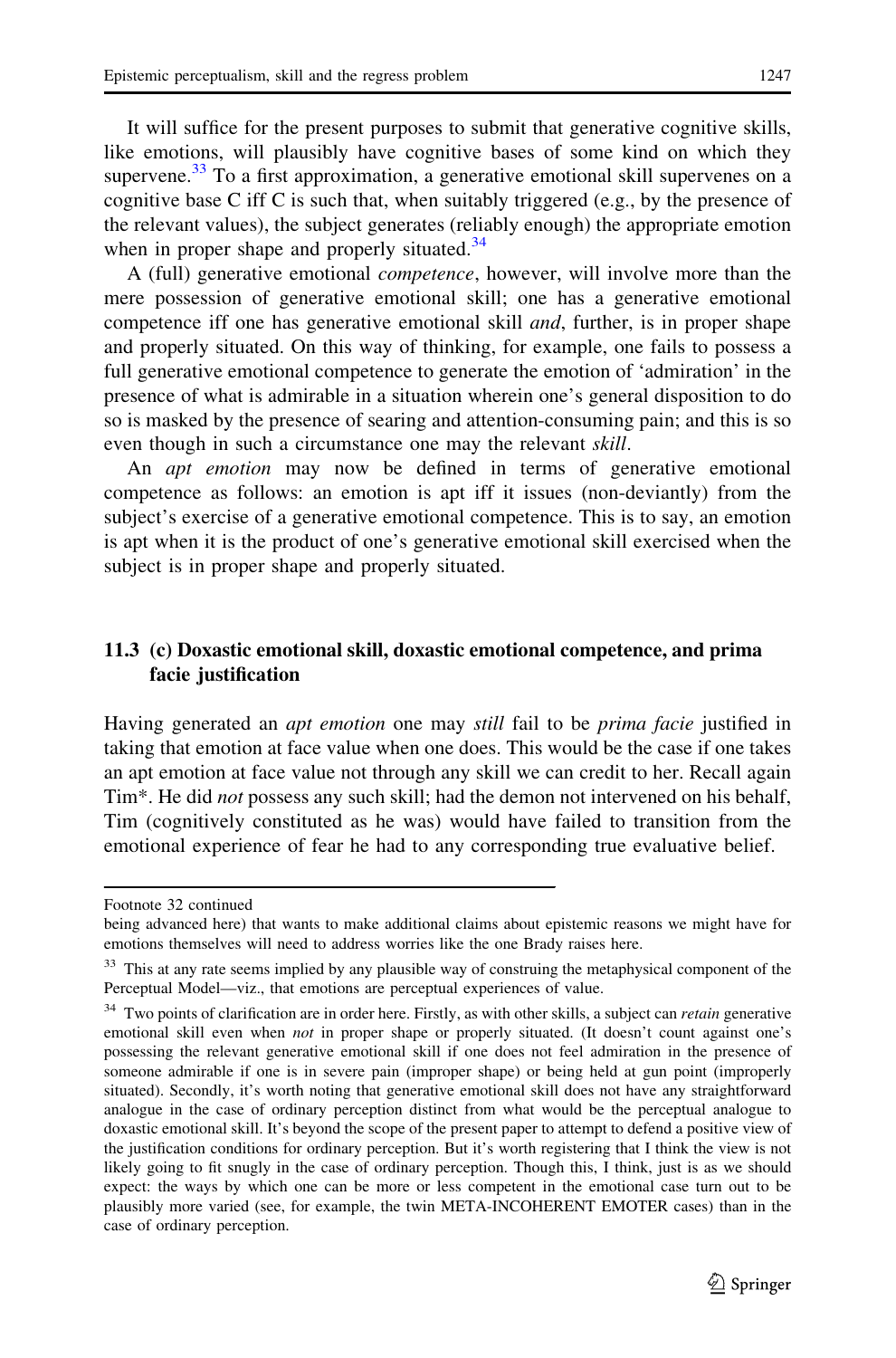The kind of skill Tim\* lacked is doxastic emotional skill, skill one possesses iff, on account of one's cognitive constitution, one would reliably enough make such a transition, at least, when in proper shape and properly situated. By contrast, one has a full doxastic emotional competence iff one has doxastic emotional skill and, further, is in proper shape and properly situated. On the view I'm proposing, when one's taking not just any emotion, but an apt emotion at face value is because of doxastic emotional competence—viz., one's doing so issues non-deviantly from the exercise of the subject's doxastic emotional competence—then the resultant belief is prima facie justified.

These are the circumstances, then, when emotional experience can bear epistemically on the justification of a foundational evaluative belief by appropriately causing that belief: by involving the manifestation of the two kinds of emotional skill identified. Emotional experience *prima facie* justifies a belief just when these emotional skills are working together in tandem. This at any rate is a position that I think gives us the best chance of securing a well-structured evaluative epistemology, and it's one on which emotions can be vindicated in an epistemically respectable way as regress stoppers. Though the proposal is not a version of EP to the letter—given that it denies that emotional experience as such has prima facie justificatory force—it shows how certain kinds of emotional experiences do have such force.

I will now turn to considering some anticipated objections to the view as stated. In the course of replying to them, I hope to sharpen some of the details further and flesh out a few additional advantages.

## 12

#### 12.1 (Objection 1)

The above proposal would constitute a plausible—and suitably anti-sceptical modest evaluative foundationalism only if emotions really can and do *prima facie* justify not just a rare few foundational evaluative beliefs, but a sufficiently rich stock of them. (Compare: Sosa's critique of Cartesian foundationalism). But it's hard to see just how the present proposal would manage this. After all, if emotional experience must be backed by two kinds of skill in order to generate prima facie justification, then wouldn't a consequence be that there would be too  $few$ foundations?

Reply. First, the present proposal should not be confused with the idea, canvassed previously in our discussion of Pelser, that merely the 'virtuous few' would be in the market for *prima facie* justification on the basis of their emotional experiences. While it's true that, on the view being advanced, the only kind of emotional experience that can confer *prima facie* justification is that which manifests both generative and doxastic emotional skill, there is no reason to think such emotional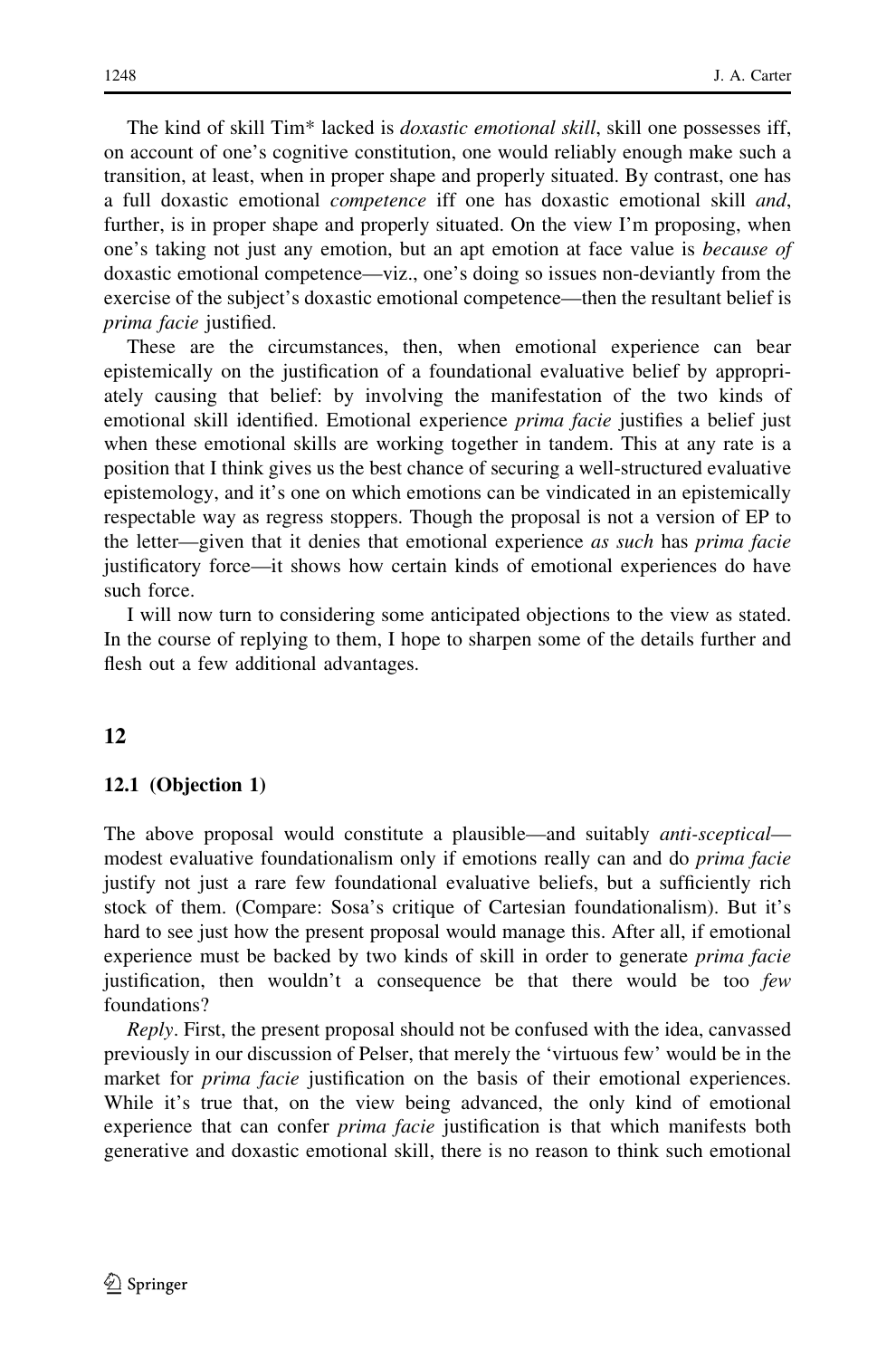experiences would be *rare*, either in a given community or for any given thinker.<sup>35</sup> But—on the other side of the coin—nor should we expect such experiences to be simply *ubiquitous*. On this point, note that traditional versions of the Perceptual Model would have us suppose that evaluative foundations were every bit as ubiquitous as *prima facie* justified perceptual beliefs. For reasons I've outlined in the opening sections, I think it would not be a virtue of a view if it implied that most or nearly all of our emotional experiences enjoy the status of epistemic foundations, and the view I'm suggesting (rightly) lacks this implication as well.

## 12.2 (Objection 2)

Even if the 'two few foundations' objection can be dealt with, there's a related worry. In short, is the kind of modest foundationalism here really foundationalism at all? Foundationalists after all want to build their 'pyramid' of beliefs on secure foundations. If (as the standard Perceptual Model tells us) emotional experience, as a kind of experience, suffices to justify foundational beliefs, then at least we won't have difficulty working out *what* our foundations are. But on the view being put forward, it seems like a thinker would have to identify which emotions are the apt ones that issue from generative doxastic skill before ever successfully identifying which beliefs are the foundational beliefs. But wouldn't we very easily be mistaken about this? If so, then in what sense have we 'secured' such epistemic foundations?

Reply. Some would more easily be mistaken than others, and this will vary depending on one's ability to place one's own generative and doxastic skills in perspective. But more importantly at present, the above worry seems to take for granted a way of thinking about epistemic foundations that aligns itself with epistemic internalism. Consider, after all, that for *any* belief with positive epistemic status, X, an epistemic externalist with respect to that status can permit a belief to have that status in the absence of the agent knowing *that* the conditions that would need to be in place for the belief to have that status are satisfied. The force of the above objection, then, is vitiated once we appreciate that the objection overgeneralises so as to apply to *any* kind of externalist approach to epistemic foundations, and not just the present externalist proposal.

## 12.3 (Objection 3)

Even if that is granted, it seems there's another sense in which the requirements this proposal is making on prima facie justification might be too strong. The worry goes as follows: (a) presumably, some prima facie justified beliefs will be false. And yet,

<sup>&</sup>lt;sup>35</sup> Consider here a comparison with *understanding*. Objectual understanding—viz., as when we understand a subject matter of a body of information—is, in one sense, intellectually demanding: it arguably cannot be simply acquired simply by, say, blind trust in the absence of the kind of intellectual sophistication that is involved in grasping (in a suitably skilful way) the relevant explanatory relationships between the propositions making up the body of information (e.g., Kvanvig [2003](#page-24-0)). And yet, understanding is not, despite demanding such intellectual sophistication, rare; most people understand a good deal of things. We should resist the suggestion that doxastic and generative skill are rare, even if, a propos Pelser, fully virtuous individuals are.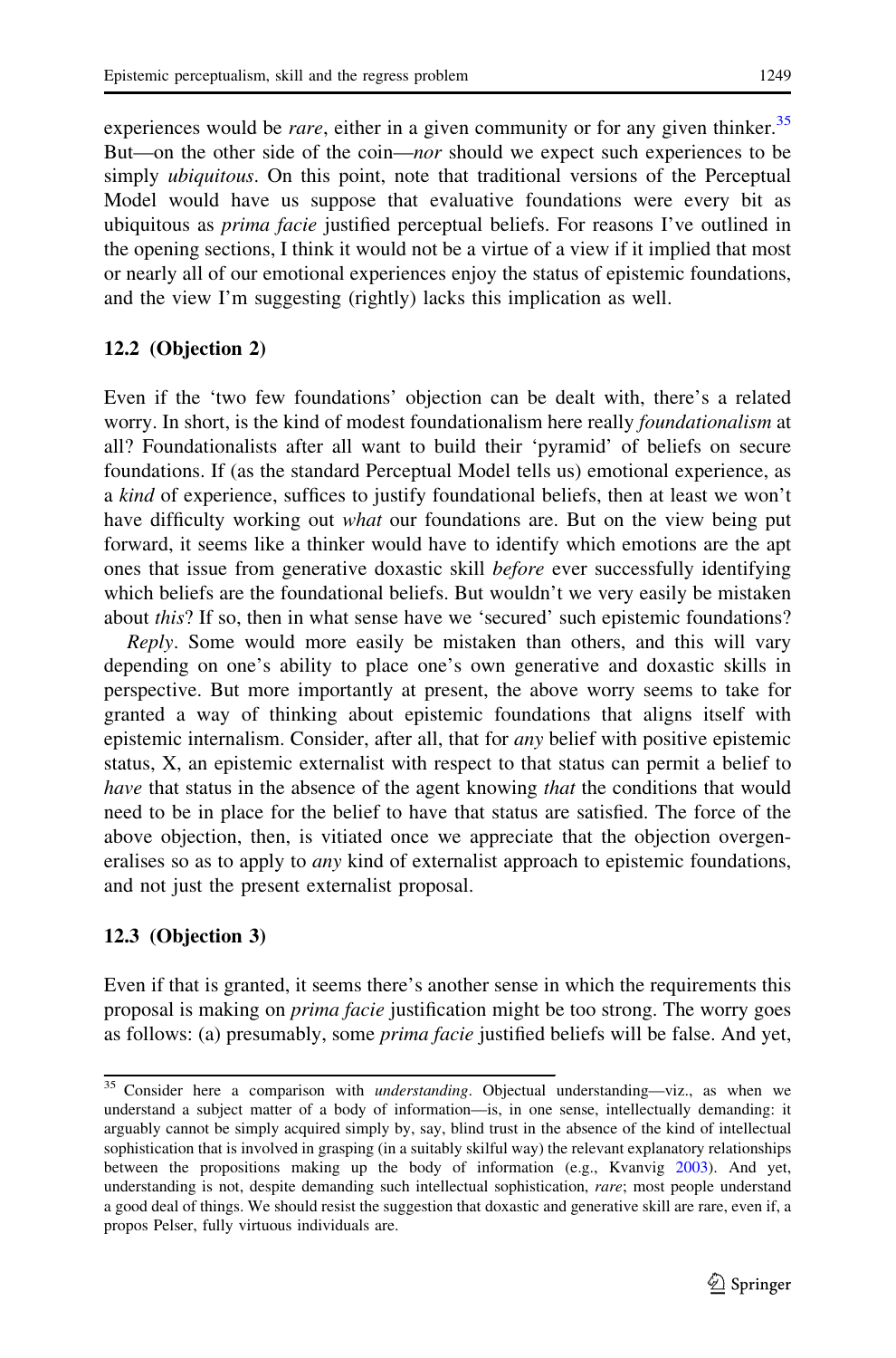(b) it's not immediately clear how the proposal being advanced can make sense of that *given* the requirement that such beliefs issue from doxastic generative competence. Wouldn't that just imply that all *prima facie* justified beliefs are also true?

Reply. In short, no. Competences, like the skills they are composed of, are not dispositions the exercise of which requires perfect reliability. Recall that a skill, generally speaking, is a disposition to perform reliably enough when in the right shape and situation, and perfect reliability isn't entailed by simply being in proper shape and properly situated.<sup>36</sup> In the case of most epistemic competences, of which doxastic emotional competence is an instance, reliably enough means (roughly) most of the time. Thus, the view is entirely compatible with the countenancing of prima facie justified but false beliefs.

## 12.4 (Objection 4)

The case pair discussed (with Tim and Tim\*) shows that generative emotional skill and doxastic emotional skill can come apart, in the sense that a subject can possess and exercise one kind of emotional skill in the absence of the other. While this in and of itself seems plausible, it also seems to have a somewhat odd implication. Note that if someone has a high level of *generative* emotional skill, then the level of doxastic emotional skill the subject needs to command seems to be pretty marginal. In the limiting case where one's generative emotional skill is maximally reliable, then all doxastic emotional skill would require would be to invariably take one's emotions at face value, right? But *how* is that even a skill? Couldn't someone do the same job through naivety?

Reply. The initial observation here is correct, though the implication is exactly what we should expect. That this is so has been discussed, analogically, by John Greco ([2007,](#page-24-0) pp. 65–66) in his work on easy achievements<sup>37</sup> and their relationship to testimonial knowledge. Here it will be helpful to consider, as Greco does, two versions of a soccer example. In the the first version of the case, Ted receives a great pass and then scores an easy goal with little effort displayed on his part. Yet, we still intuitively credit him for the goal (even if the passer also deserves credit.) In the second version of the case, Ted is not paying attention and, as Greco puts it: 'never seeing the ball, a brilliant pass bounces off his head and into the goal. Here Ted does not deserve credit for the goal. He was involved in a way, but not in the right sort of way' ([2007,](#page-24-0) p. 65). By 'right sort of way', Greco means that the success was not because of any reliable ability or competence of Ted's. Greco suggests that, even in the first version of the case wherein Ted didn't need to display much effort, it

<sup>&</sup>lt;sup>36</sup> Proper shape and situation, as was noted, are circumscribed with reference to conditions under which good performance is generally valued. And it's not the case that we generally value good performance only when one is a in success ensuring shape or situation.

<sup>&</sup>lt;sup>37</sup> For the present purposes, the 'achievement' locution is not important. Rather, what matters at present is that (since achievement involves the exercise of ability) Greco is suggesting how such exercise may on occasion may be very easy and require very little effort on the part of the agent. For our purposes, then, nothing hangs on whether the further point about achievement goes through.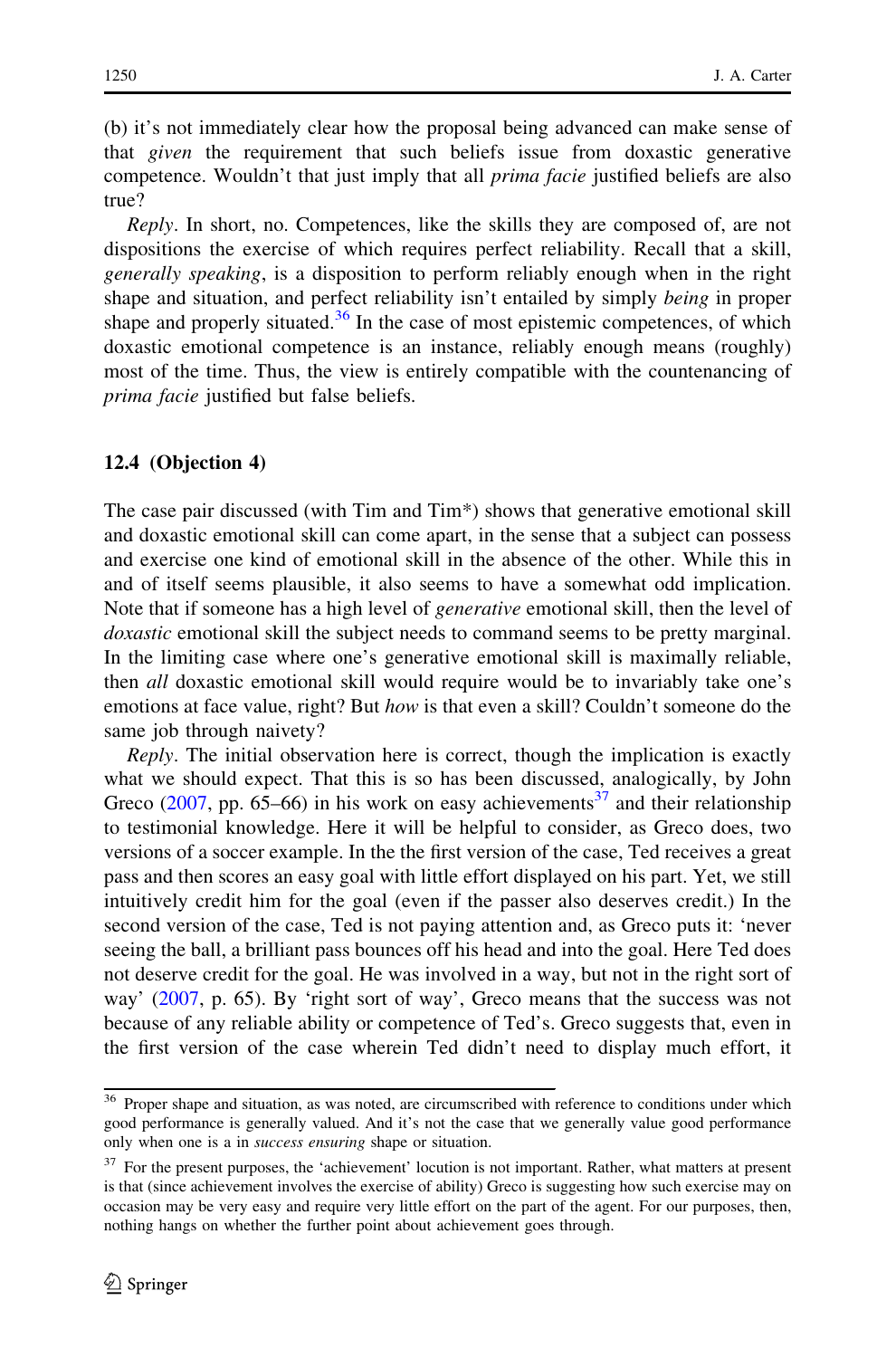remains that he exercised an ability (i.e., to shoot reliably from close range), an ability the possession of which clearly serves good soccer players well (unlike the disposition to just stand there and hope for the ball to bounce off you the right way).

Although Greco uses his soccer analogy, dialectically, in order to make a point about testimony—namely that the possession of the ability to reliably accept expert testimony is one that serves good inquirers well despite not involving much by way of effort or skill—an analogy to our present case is germane as well. Just consider that the reliable exercise of generarive emotional skill places one in an epistemic position that resembles the soccer player who receives great passes; or the recipient of highly reliable testimony. In all three cases, reliable performance on the part of the recipient is valued, even when the acquisition of the relevant good is easy to attain; and furthermore, in all such cases, we can draw a meaningful distinction between (i) the exercise of a competence that takes little effort and (ii) lucky but incompetent success.

#### 12.5 (Objection 5)

The model proposed offers an explanation for how emotions can, in the right circumstances, give rise to prima facie justified beliefs which themselves can play the role of epistemic foundations. But what it has not explained is how such *prima* facie justified beliefs might rise to the level of knowledge.

Reply. That is right. The principal project here has been to show how emotional experience of a particular sort can *prima facie* justify evaluative beliefs, and *ipso* facto, halt a justificatory regress by the lights of modest foundationalism. There is a live debate over whether, even if emotions can *prima facie* justify beliefs, they can also ever suffice to *ultima facie* justify beliefs (where even *ultima facie* justified beliefs may fall short<sup>38</sup> of knowledge).<sup>39</sup> While it's beyond the scope of the present paper to weigh in on this further debate, I think the present account offers exactly the kind of materials that would be needed to answer in the affirmative. This is, in particular, due to the fact that (i) prima facie justification is explained on the account advanced in terms of competence; and (ii) according to virtue epistemology, knowledge can itself be straightforwardly modelled in terms of competence.

A simple statement of the core idea embraced by virtue epistemologists is that a subject knows a proposition just in case her believing truly is because of her

 $38$  Ultima facie justified beliefs and knowledge famously come apart in traditional Gettier cases, where the former is present and the latter (due to knowledge-undermining epistemic luck) is not. See, e.g., Gettier ([1963](#page-24-0)).

 $39$  For example, according to Brady ( $2010$ ), normative 'why' questions are always appropriate in the case of emotions, even though they're not in the case of perceptual experience, and this casts doubt on the thought that emotional experiences will ever provide sufficient or *ultima facie* justification—they at most on his view secure what he calls 'proxy justification'. (Compare: ''why are you afraid of that dog'' or ''why are you in awe of that painting'' [\(2010](#page-23-0)) seem like perfectly reasonable questions, where as ''why do you see a coat in the closet'' or ''why do you hear music'' do not.) This leads Brady to suggest that 'there is a difference in the epistemic strength of perceptual and emotional experience', a difference whereby we should not regard emotional experience as capable of furnishing *sufficient* justification even if perceptual experience is. For a response to this line of objection, see Mitchell [\(2017](#page-24-0)).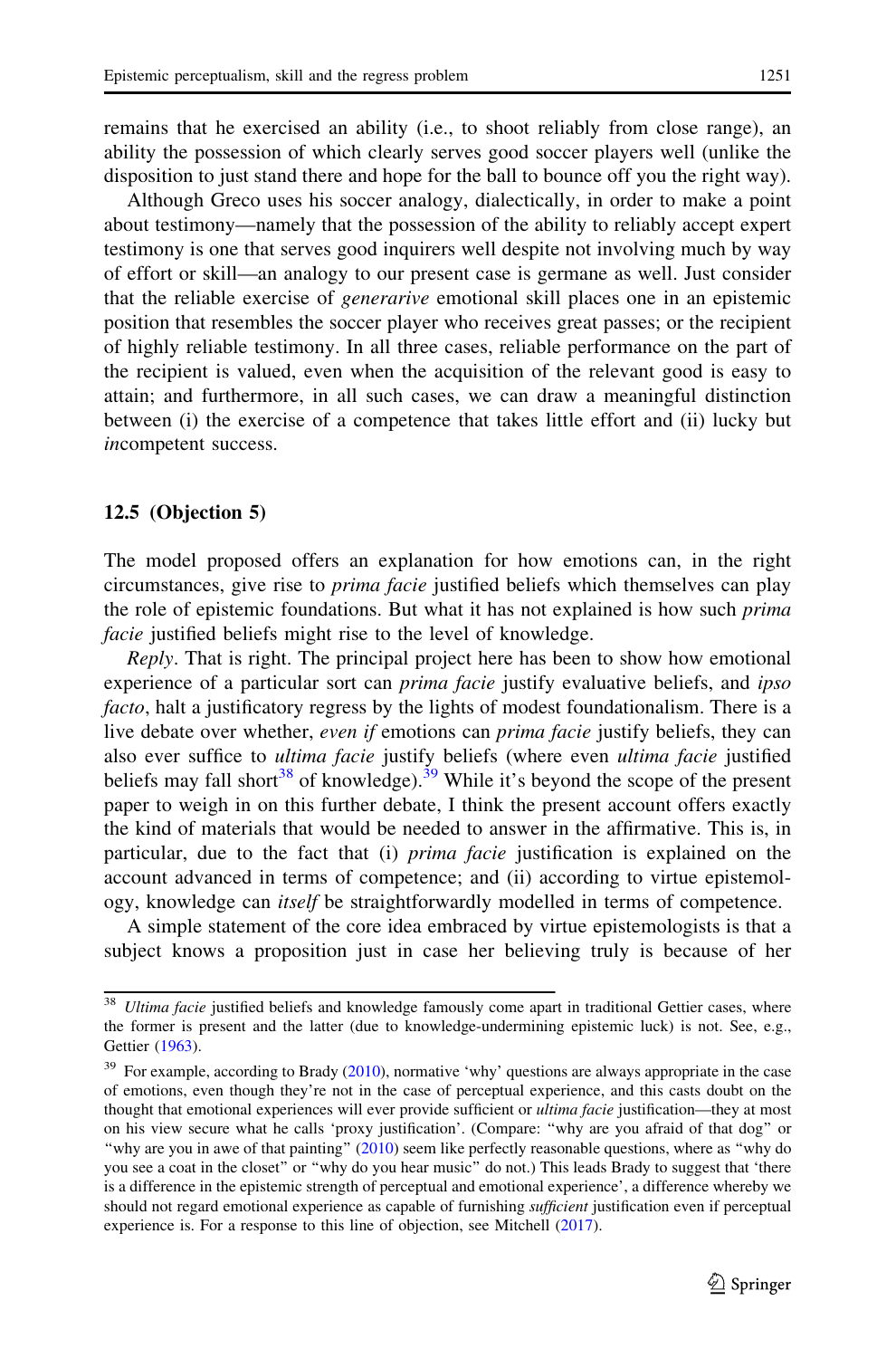<span id="page-23-0"></span>intellectual ability or virtue.<sup>40</sup> To a first approximation, we can easily envision a special case of this more general formula taking the following shape: If  $S$ 's true evaluative belief  $p$  is because of her doxastic emotional competence which has as an input an apt emotion, then S knows that  $p$ . Note that what's being suggested here is merely a sufficient and not a necessary condition for evaluative knowledge because, as Brady (2010, 81–82) rightly notes, emotional experiences are not the only sources of evaluative beliefs and knowledge. Nonetheless, if a virtue-theoretic account of knowledge more generally is viable, then we have a straightforward explanation for how emotional experience can (under the right circumstances) give rise to evaluative knowledge. There are well-known caveats and qualifications that the general virtue-theoretic account of knowledge might need take on board in to avoid objections that have been raised to the proposal, $41$  and any special instance of the general formula will need to do the same. In particular, such an account will need to address what we might call 'emotional fake barn cases'—viz., cases where one's true belief is because of doxastic emotional competence even though the target belief is modally unsafe due to the presence of near-by error possibilities. But how to address such cases will have to be a task for another day.

Acknowledgements Thanks to Robert Cowan, Emma C. Gordon, Eilidh Harrison and Chris Kelp for detailed comments on previous versions of this paper. I'm also grateful to an audience at the 2018 World Congress of Philosophy in Beijing, China, as well as to an anonymous referee at Philosophical Studies.

Open Access This article is distributed under the terms of the Creative Commons Attribution 4.0 International License ([http://creativecommons.org/licenses/by/4.0/\)](http://creativecommons.org/licenses/by/4.0/), which permits unrestricted use, distribution, and reproduction in any medium, provided you give appropriate credit to the original author(s) and the source, provide a link to the Creative Commons license, and indicate if changes were made.

## References

- BonJour, L. (1985). The structure of empirical knowledge. Cambridge: Cambridge University Press.
- Brady, M. S. (2010). Virtue, emotion, and attention. *Metaphilosophy*, 41(1–2), 115–131.
- Brady, M. S. (2013). Emotional insight: The epistemic role of emotional experience. Oxford: Oxford University Press.
- Burge, T. (1993). Content preservation. Philosophical Review, 102(4), 457–488.
- Carter, J. A., & Littlejohn, C. (2019). This is epistemology. Wiley-Blackwell.
- Carter, J. A., & Pritchard, D. (2019). Extended Entitlement. In G. Peter and J.L.L.P. Nikolaj (Eds.), New essays on entitlement. Oxford: OUP.

Cowan, R. (2016). Epistemic perceptualism and neo-sentimentalist objections. Canadian Journal of Philosophy, 46(1), 59–81.

Davidson, D. (1986). A coherence theory of truth and knowledge. In E. LePore (Ed.), Truth and interpretation. Perspectives on the philosophy of donald davidson (pp. 307–319). Hoboken: Blackwell.

Döring, S. A. (2003). Explaining action by emotion. *The Philosophical Quarterly*, 53(211), 214–230.

<sup>&</sup>lt;sup>40</sup> For some representative defences of this position, see, e.g., Greco ([2003](#page-24-0), [2010](#page-24-0)) and Sosa ([2009,](#page-24-0) [2015\)](#page-25-0).

<sup>&</sup>lt;sup>41</sup> See, for example, Lackey ([2007](#page-24-0)), Pritchard [\(2012](#page-24-0)) and Kallestrup and Pritchard [\(2014](#page-24-0)).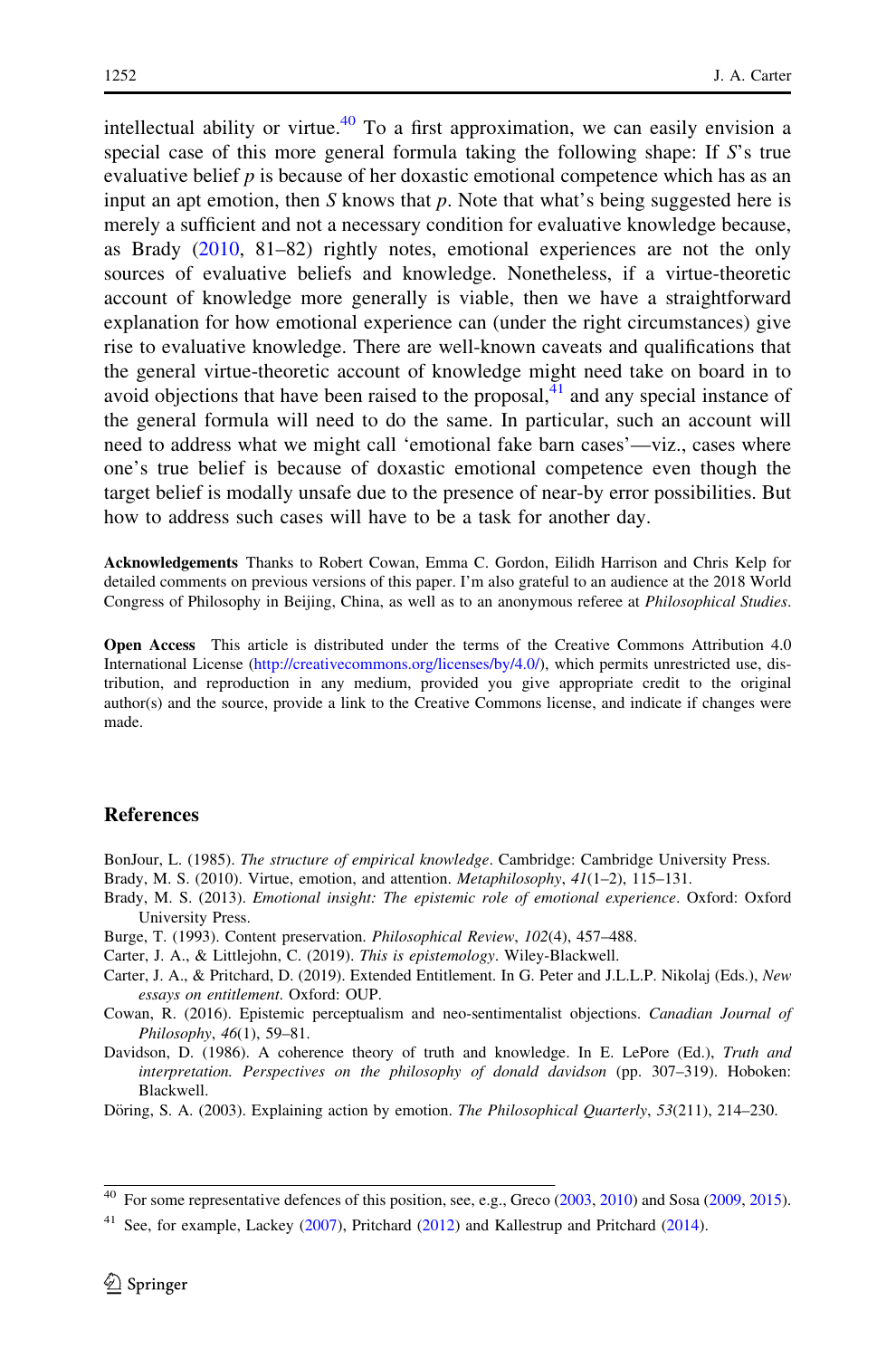- <span id="page-24-0"></span>Döring, S. A. (2007). Seeing what to do: Affective perception and rational motivation. *Dialectica*, 61(3), 363–394.
- Echeverri S. S. (2017). Emotional justification. Philosophy and Phenomenological Research.
- Elgin, C. Z. (2008). Emotion and understanding. In D. B. Georg & D. Kunzle (Eds.), Epistemology and emotions (pp. 33–50). Farnham: Ashgate Alderchot.
- Gettier, E. (1963). Is justified true belief knowledge? Analysis, 23(6), 121–123.
- Goldman, A. I. (2008). Immediate justification and process reliabilism. In Q. Smith (Ed.), Epistemology new essays (pp. 63–82). Oxford: Oxford University Press.
- Graham, P. J. (2011). Perceptual entitlement and basic beliefs. Philosophical Studies, 153(3), 467–475. Greco, D. (2017). Cognitive mobile homes. Mind, 126(501), 93–121.
- Greco, J. (2003). Knowledge as credit for true belief. In M. DePaul & L. Zagzebski (Eds.), Intellectual virtue: Perspectives from ethics and epistemology. Oxford: Oxford University Press.
- Greco, J. (2007). The nature of ability and the purpose of knowledge. *Philosophical Issues*, 17(1), 57–69.
- Greco, J. (2010). Achieving knowledge: A virtue-theoretic account of epistemic normativity. Cambridge: Cambridge University Press.
- Greenspan, P. (1988). Emotions and reason: An inquiry into emotional justification. New York: Routledge.
- Haddock, A., Millar, A., & Pritchard, D. (2010). The nature and value of knowledge: Three investigations. Oxford: Oxford University Press.
- Hasan, A., & Fumerton, R. (2017). Foundationalist theories of epistemic justification. In E. N. Zalta (Ed.), The stanford encyclopedia of philosophy. Spring, Metaphysics Research Lab, Stanford University. <https://plato.stanford.edu/archives/spr2017/entries/justep-foundational/>. Accessed July 2018.
- Huemer, M. (2001). Skepticism and the veil of perception. Lanham: Rowman & Littlefield.
- Kallestrup, J., & Pritchard, D. (2014). Virtue epistemology and epistemic twin earth. *European Journal of* Philosophy, 22(3), 335–357.
- Kelp, C. (2016). Epistemic Frankfurt cases revisited. American Philosophical Quarterly, 53(1), 27-37.
- Kvanvig, J. (2003). The value of knowledge and the pursuit of understanding. Cambridge: Cambridge University Press.
- Lackey, J. (2007). Why we don't deserve credit for everything we know. Synthese, 158(3), 345–361.
- Lyons, J. C. (2009). Perception and basic beliefs: Zombies, modules and the problem of the external world. New York: Oxford University Press.
- Markie, P. J. (2005). The mystery of direct perceptual justification. *Philosophical Studies*, 126(3), 347–373.
- Markie, P. J. (2010). The power of perception. In E. S. J. Dancy & M. Steup (Eds.), A companion to epistemology (pp. 62–74). Oxford: Blackwell Oxford.
- McGrath, M. (2013). Phenomenal conservatism and cognitive penetration: The? Bad basis? Counterexamples. In C. Tucker (Ed.), Seemings and iustification: New essays on dogmatism and phenomenal conservatism (pp. 225–247). Oxford: Oxford University Press.
- Mitchell, J. (2017). The epistemology of emotional experience. Dialectica, 71(1), 57–84.
- Olsson, E. (2014). Coherentist theories of epistemic justification. In E.N. Zalta (Ed.), The stanford encyclopedia of philosophy, Spring. [http://plato.stanford.edu/archives/spr2014/entries/justep](http://plato.stanford.edu/archives/spr2014/entries/justep-coherence/)[coherence/.](http://plato.stanford.edu/archives/spr2014/entries/justep-coherence/) Accessed July 2018.
- Pelser, A. C. (2014). Emotion, evaluative perception, and epistemic justification. In S. Roeser & C. Todd (Eds.), Emotions and values (pp. 107–123). Oxford: Oxford University Press Oxford.
- Pollock, J. (1986). Contemporary theories of knowledge. Savage: Rowman & Littlefield Publishers.
- Pritchard, D. (2012). Anti-luck virtue epistemology. Journal of Philosophy, 109(3), 247–279.
- Pryor, J. (2000). The skeptic and the dogmatist.  $N \omega \hat{u} s$ , 34(4), 517–549.
- Pryor, J. (2004). What's wrong with Moore's argument? Philosophical Issues, 14(1), 349–378.
- Roberts, R. C. (2003). Emotions: An essay in aid of moral psychology. Cambridge: Cambridge University Press.
- Sellars, W. (1956). Empiricism and the philosophy of mind. Minnesota Studies in the Philosophy of Science, 1(19), 253-329.
- Siegel, S. (2012). Cognitive penetrability and perceptual justification. *Noûs*,  $46(2)$ , 201–222.
- Sosa, E. (1980). The raft and the pyramid: Coherence versus foundations in the theory of knowledge. Midwest Studies in Philosophy, 5, 3–25.
- Sosa, E. (1997). Mythology of the given. History of Philosophy Quarterly, 14(3), 275–286.
- Sosa, E. (2009). Reflective knowledge: Apt belief and reflective knowledge (Vol. 2). Oxford: Oxford University Press.